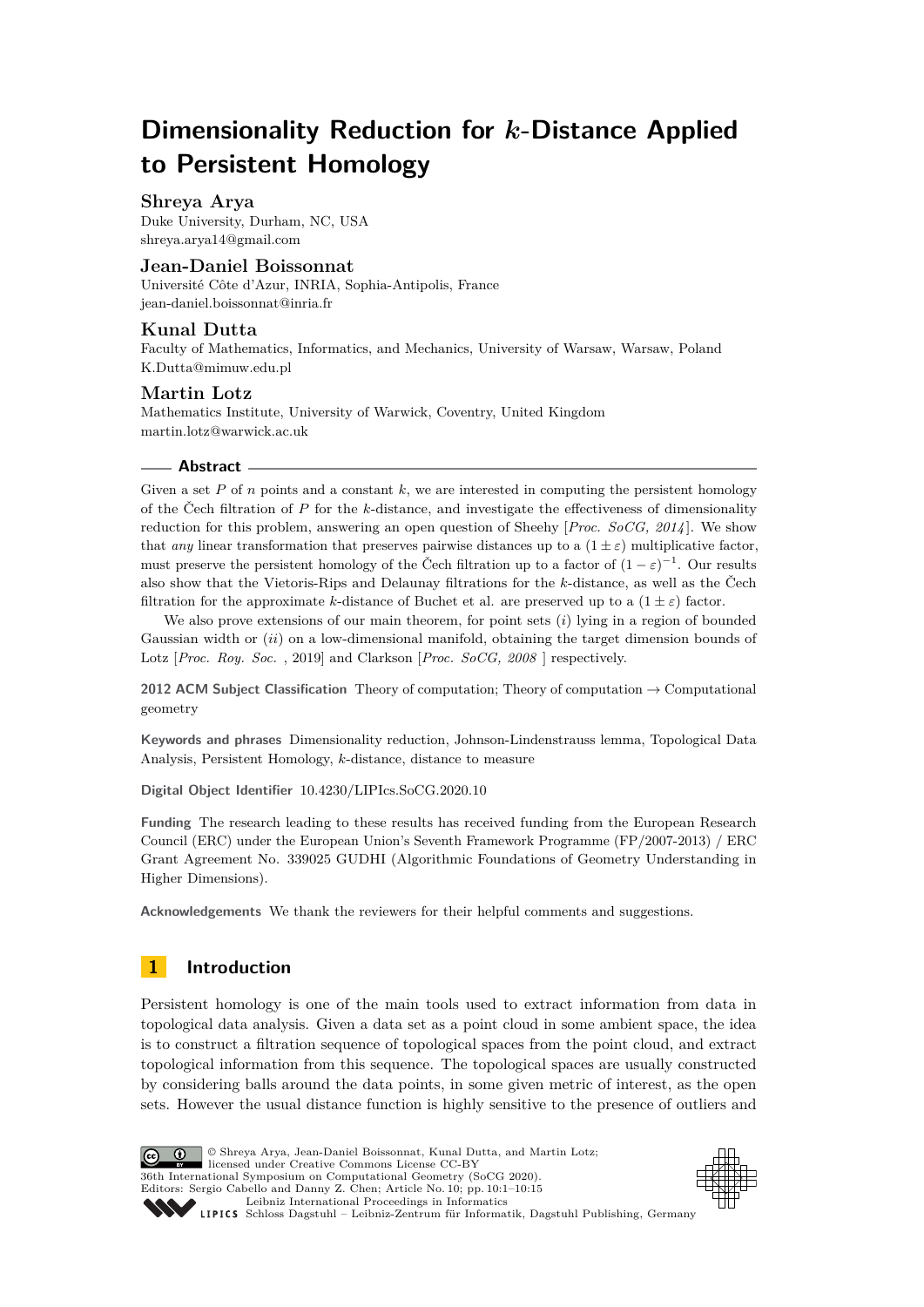#### **10:2 Dimensionality Reduction for** *k***-Distance**

noise. One approach is to use distance functions that are more robust to outliers, such as the *distance-to-a-measure* and the related *k-distance* (for finite data sets), proposed recently by Chazal et al. [\[9\]](#page-13-0) Although this is a promising direction, an exact implementation is extremely costly. To overcome this difficulty, approximations of the *k*-distance have been proposed recently that led to certified approximations of persistent homology [\[22,](#page-13-1) [7\]](#page-13-2). Other approaches involve using kernels [\[28\]](#page-14-1), de-noising algorithms [\[8,](#page-13-3) [33\]](#page-14-2), etc.

In all the above settings, the sub-routines required for computing persistent homology have exponential or worse dependence on the ambient dimension, and rapidly become unusable in real-time once the dimension grows beyond a few dozens - which is indeed the case in many applications, for example in image processing, neuro-biological networks, data mining (see e.g. [\[20\]](#page-13-4)), a phenomenon often referred to as the *curse of dimensionality*.

**The Johnson-Lindenstrauss Lemma.** One of the simplest and most commonly used mechanisms to mitigate this curse, is that of *random projections*, as applied in the celebrated Johnson and Lindenstrauss lemma (JL Lemma for short) [\[24\]](#page-14-3). The JL Lemma states that any set of *n* points in Euclidean space can be embedded in a space of dimension  $O(\varepsilon^{-2} \log n)$ with  $(1 \pm \varepsilon)$  distortion. Since the initial non-constructive proof of this fact by Johnson and Lindenstrauss [\[24\]](#page-14-3), several authors have given successive improvements, e.g. Indyk, Motwani, Raghavan and Vempala [\[23\]](#page-13-5), Dasgupta and Gupta [\[14\]](#page-13-6), Achlioptas [\[1\]](#page-12-0), Ailon and Chazelle [\[2\]](#page-12-1), Matoušek [\[26\]](#page-14-4) and others, which address the issues of *efficient* constructivization and implementation, using random linear transformations. Dirksen [\[15\]](#page-13-7) gave a unified theory for dimensionality reduction using subgaussian matrices.

In a different direction, variants of the Johnson-Lindenstrauss lemma with better target dimension have been given under several specific settings. For point sets lying in regions of bounded Gaussian width, a theorem of Gordon [\[21\]](#page-13-8) implies that the target dimension can be reduced to a function of the Gaussian width, independent of the number of points. Sarlos [\[29\]](#page-14-5) showed that points lying on a *d*-flat can be mapped on to  $O(d/\varepsilon^2)$  dimensions independently of the number of points. Baraniuk and Wakin [\[5\]](#page-13-9) proved an analogous result for points on a smooth manifold, which was subsequently sharpened by Clarkson [\[12\]](#page-13-10). Verma [\[31\]](#page-14-6) gave a further improvement, directly preserving geodesic distances on the manifold. Other related results include those of Indyk and Naor [\[12\]](#page-13-10) for sets of bounded doubling dimension, with additive errors, and Alon and Klartag [\[3\]](#page-12-2) preserving general inner products, again with additive error only.

**Dimension Reduction and Persistent Homology.** The JL Lemma has also been used by Sheehy [\[30\]](#page-14-7) and Lotz [\[25\]](#page-14-8) to reduce the complexity of computing persistent homology. Both Sheehy and Lotz show that the persistent homology of a point cloud is approximately preserved under random projections [\[30,](#page-14-7) [25\]](#page-14-8), up to a  $(1 \pm \varepsilon)$  multiplicative factor, for any  $\varepsilon \in [0, 1]$ . Sheehy proves this for an *n*-point set, whereas Lotz's generalization applies to sets of bounded Gaussian width. However, their techniques involve only the usual distance to a point set and therefore remain sensitive to outliers and noise as mentioned earlier. The question of adapting the method of random projections in order to reduce the complexity of computing persistent homology using the *k*-distance, is therefore a natural one, and has been raised by Sheehy [\[30\]](#page-14-7), who observed that *"One notable distance function that is missing from this paper* [i.e. [\[30\]](#page-14-7)] *is the so-called distance to a measure or . . . k-distance . . . it remains open whether the k-distance itself is*  $(1 \pm \varepsilon)$ -preserved under random projection."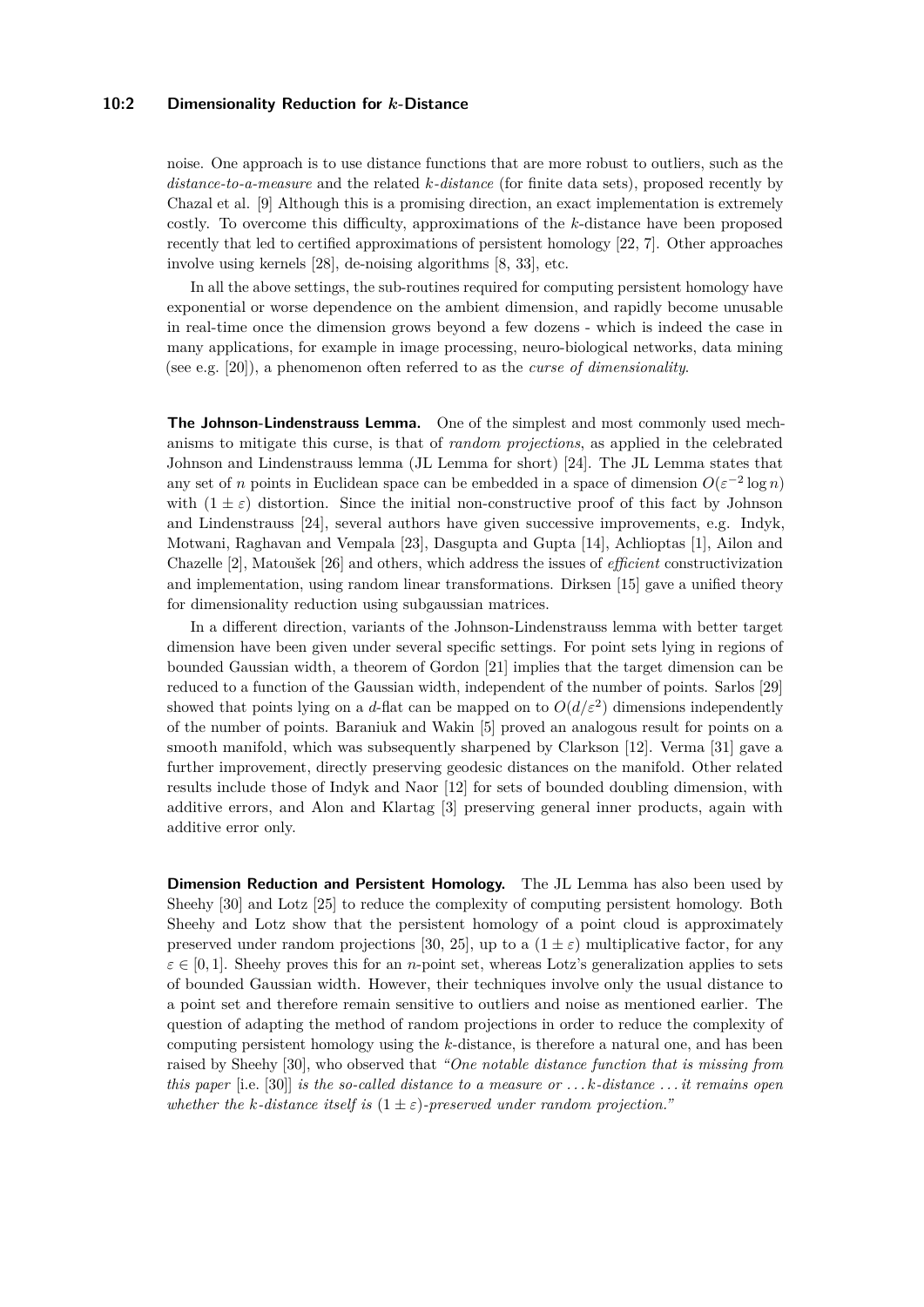## **S. Arya, J.-D. Boissonnat, K. Dutta, and M. Lotz 10:3 10:3**

# **Our Contribution**

In this paper, we combine the method of random projections with the *k*-distance and show its applicability in computing persistent homology. It is not very hard to see that for a given point set *P*, the random Johnson-Lindenstrauss mapping preserves the pointwise *k*-distance to *P* (Theorem [13\)](#page-7-0). However, this is not enough to preserve intersections of balls at varying scales of the radius parameter and thus does not suffice to preserve the persistent homology of Čech filtrations, as noted by Sheehy [\[30\]](#page-14-7) and Lotz [\[25\]](#page-14-8). We show how the squared radius of a set of weighted points can be expressed as a convex combination of pairwise squared distances. From this, it follows that the Čech filtration under the *k*-distance, will be preserved by *any* linear mapping that preserves pairwise distances.

#### **Extensions**

Further, as our main result applies to any linear mapping that approximately preserves pairwise distances, the theorems of Lotz, Baraniuk and Wakin, and others apply immediately. Thus, we give two extensions of our results. The first one, analogous to Lotz [\[25\]](#page-14-8), shows that the persistent homology with respect to the *k*-distance, of point sets contained in regions having bounded Gaussian width, can be preserved via dimensionality reduction, with target dimension a function of the Gaussian width. Another result is that for points lying in a low-dimensional submanifold of a high-dimensional Euclidean space, the target dimension for preserving the persistent homology with *k*-distance depends linearly on the dimension of the manifold. Both these settings are commonly encountered in high-dimensional data analysis, machine learning, etc. (see e.g. the *manifold hypothesis* [\[18\]](#page-13-11)).

 $\blacktriangleright$  Remark 1. It should be noted that the approach of using dimensionality reduction for the *k*-distance, is complementary to denoising techniques such as [\[8\]](#page-13-3) as we do not try to remove noise, only to be more robust to noise. Therefore, it can be used in conjunction with denoising techniques, as a pre-processing tool when the dimensionality is high.

#### **Outline**

The rest of this paper is as follows. In Section [2,](#page-2-0) we briefly summarize some basic definitions and background. Our theorems are stated in Section [3](#page-7-1) and proved in Section [4.](#page-8-0) Some applications of our results are proved in Section [5.](#page-10-0) We end with some final remarks and open questions in Section [6.](#page-12-3)

# <span id="page-2-0"></span>**2 Background**

We begin with some preliminary background.

We shall need a well-known identity for the variance of bounded random variables, which will be crucial in the proof of our main theorem. Let  $\lambda_1, \ldots, \lambda_k \geq 0$  be such that  $\sum_{i=1}^k \lambda_i = 1$ . Let  $p_1, \ldots, p_k \in \mathbb{R}^D$  be given points. and let  $b = \sum_{i=1}^k \lambda_i p_i$ . Then for any point  $x \in \mathbb{R}^D$ , the following holds

$$
\sum_{i=1}^{k} \lambda_i \|x - p_i\|^2 = \|x - b\|^2 + \sum_{i=1}^{k} \lambda_i \|b - p_i\|^2.
$$
 (1)

In particular, for  $\lambda_i = 1/k$  for all *i*, we have

<span id="page-2-1"></span>
$$
\frac{1}{k}\sum_{i=1}^{k}||x-p_i||^2 = ||x-b||^2 + \sum_{i=1}^{k}\frac{1}{k}||b-p_i||^2.
$$
\n(2)

**S o C G 2 0 2 0**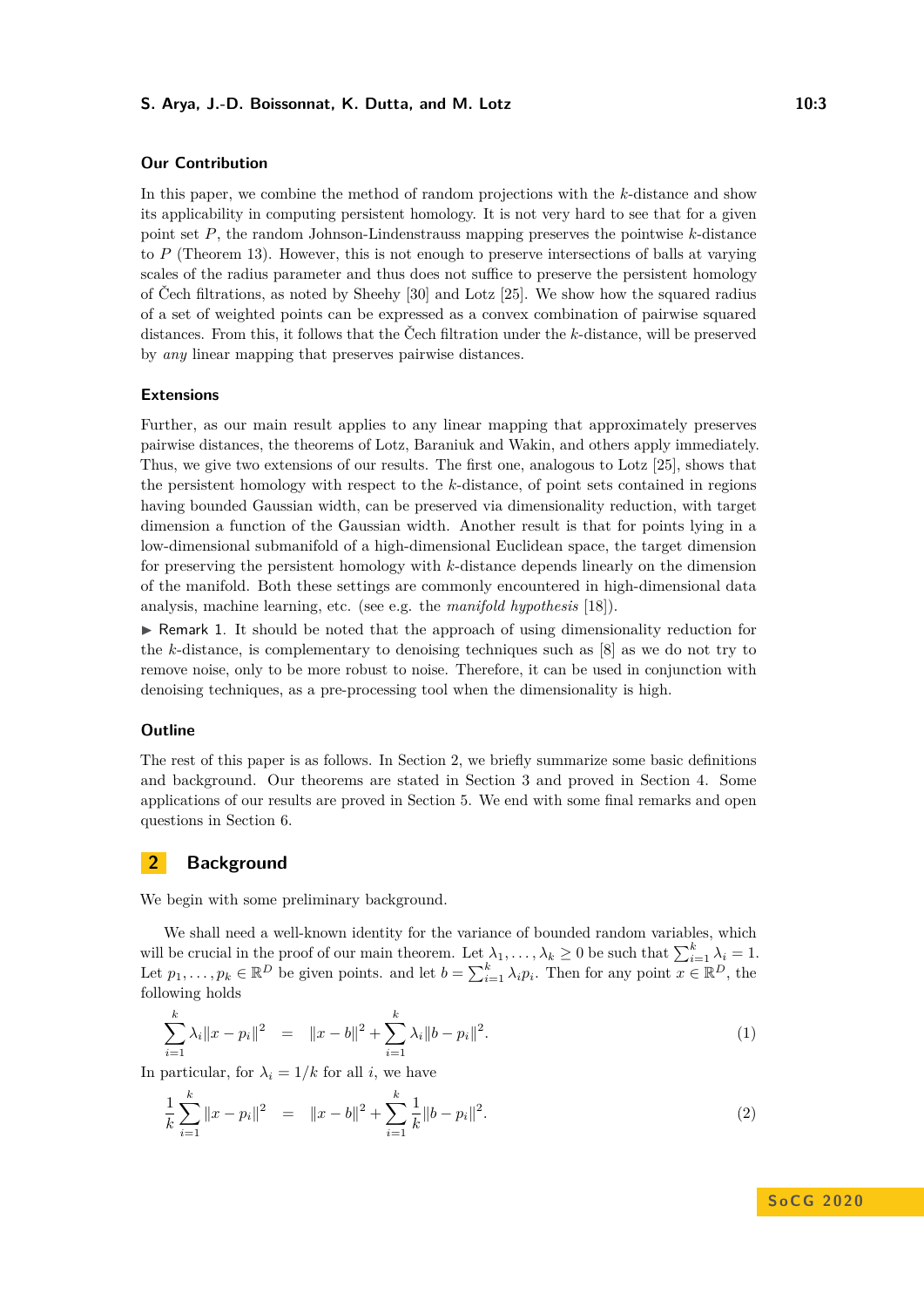#### **10:4 Dimensionality Reduction for** *k***-Distance**

# **2.1 Random Projections**

The Johnson-Lindenstrauss lemma [\[24\]](#page-14-3) states that any subset of *n* points of Euclidean space can be embedded in a space of dimension  $O(\varepsilon^{-2} \log n)$  with  $(1 \pm \varepsilon)$  distortion. In order to separate the technical aspects of our result from the issues of implementation, we use the notion of an  $\varepsilon$ -distortion map with respect to P (also commonly called a Johnson-Lindenstrauss map).

**► Definition 2.** *Given a point set*  $P \subset \mathbb{R}^D$ *, and*  $\varepsilon \in (0,1)$ *, a mapping*  $f : \mathbb{R}^D \to \mathbb{R}^d$  for some  $d \leq D$  *is an*  $\varepsilon$ -distortion map with respect to *P, if for all*  $x, y \in P$ *,* 

$$
(1 - \varepsilon) \|x - y\| \le \|f(x) - f(y)\| \le (1 + \varepsilon) \|x - y\|.
$$

A random variable *X* with mean zero, is said to be *subgaussian* with *subgaussian norm* K if  $\mathbb{E} \left[ \exp X^2 / K^2 \right] \leq 2$ . In this case, the tails of the random variable satisfy

 $\mathbb{P}[|X| \ge t] \le 2 \exp(-t^2/2K^2).$ 

We focus on the case where the Johnson-Lindenstrauss embedding is carried out via random subgaussian matrices, i.e. matrices where for some given  $K > 0$ , each entry is an independent subgaussian random variable with subgaussian norm *K*. This case is general enough to include the mappings of e.g. Achlioptas [\[1\]](#page-12-0), Ailon and Chazelle [\[2\]](#page-12-1), Dasgupta and Gupta [\[14\]](#page-13-6), Indyk, Motwani, Raghavan, and Vempala [\[23\]](#page-13-5), and Matoušek [\[26\]](#page-14-4) (see e.g. Dirksen for a unified treatment [\[15\]](#page-13-7)).

<span id="page-3-0"></span>**► Lemma 3** (JL Lemma). *Given*  $0 < \varepsilon, \delta < 1$ , and a finite point set  $P \subset \mathbb{R}^D$  of size  $|p| = n$ . *Then a random linear mapping*  $f: \mathbb{R}^D \to \mathbb{R}^d$  where  $d = O(\varepsilon^{-2} \log n)$  given by  $f(v) = \sqrt{\frac{D}{d}}Gv$ *where G is a*  $d \times D$  *subgaussian random matrix, is an*  $\varepsilon$ -distortion map with respect to P, *with probability at least*  $1 - \delta$ *.* 

# <span id="page-3-1"></span>**2.2** *k***-Distance**

The distance to a finite point set *P* is usually taken to be the minimum distance to a point in the set. For the computations involved in geometric and topological inference, however, this distance is extremely sensitive to outliers and noise. To handle this problem of sensitivity, Chazal et al. in [\[9\]](#page-13-0) introduced the *distance to a probability measure* which, in the case of a uniform probability on *P*, is called the *k-distance*.

▶ **Definition 4** (*k*-distance). For  $k \in \{1, ..., n\}$  and  $x \in \mathbb{R}^D$ , the *k*-distance of *x* to *P* is

$$
d_{P,k}(x) = \min_{S_k \in \binom{P}{k}} \sqrt{\frac{1}{k} \sum_{p \in S_k} ||x - p||^2} = \sqrt{\frac{1}{k} \sum_{p \in NN_P^k(x)} ||x - p||^2}
$$
(3)

*where*  $NN_P^k(x) \subset P$  *denotes the k nearest neighbours in P to the point*  $x \in \mathbb{R}^D$ *.* 

It was shown in [\[4\]](#page-13-12), that the *k*-distance can be expressed in terms of weighted points and power distance. A weighted point  $\hat{p}$  is a point p of  $\mathbb{R}^D$  together with a (not necessarily positive) real number called its weight and denoted by  $w(p)$ . The distance between two weighted points  $\hat{p}_i = (p_i, w_i)$  and  $\hat{p}_j = (p_j, w_j)$  is defined as  $D(\hat{p}_i, \hat{p}_j) = ||p_i - p_j||^2 - w_i - w_j$ . This definition encompasses the case where the two weights are 0, in which case we have the squared euclidean distance and the case where one of the points has weight 0, in which case, we have the power distance of a point to a ball. We say that two weighted points are *orthogonal* when their distance is 0.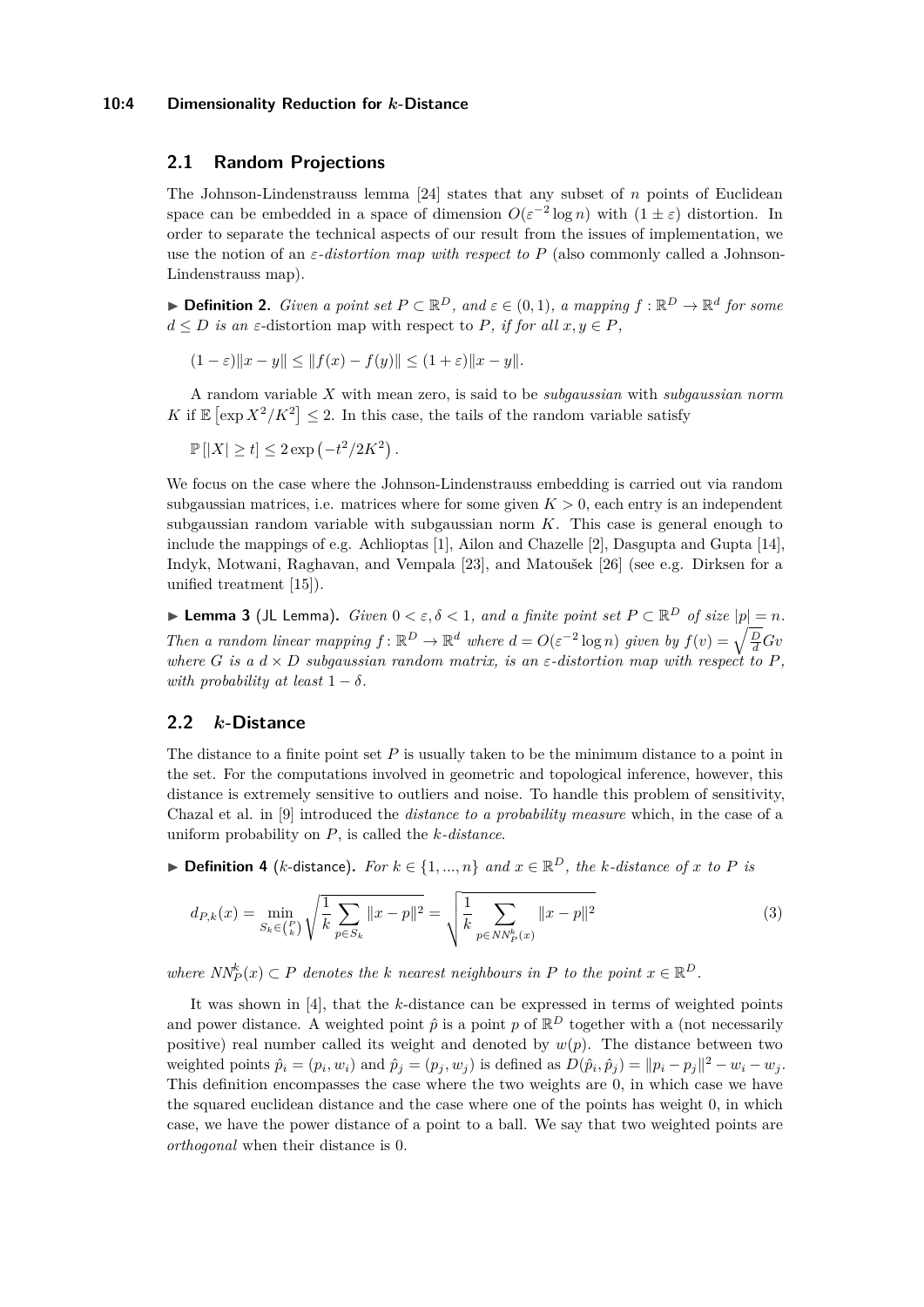#### **S. Arya, J.-D. Boissonnat, K. Dutta, and M. Lotz 10:5** 10:5

Let  $B_{P,k}$  be the set of iso-barycentres of all subsets of *k* points in *P*. To each barycenter  $b = (1/k) \sum_i p_i \in B_{P,k}$ , we associate the weight  $w(b) = -\frac{1}{k} \sum_i ||b - p_i||^2$ . Writing  $\hat{B}_{P,k} =$  ${\hat{b} = (b, w(b))}, b \in B_{P,k}$ , we see from [\(2\)](#page-2-1) that the *k*-distance is the square root of a power distance [\[4\]](#page-13-12)

<span id="page-4-1"></span>
$$
d_{P,k}(x) = \min_{\hat{b} \in \hat{B}_{P,k}} \sqrt{D(x,\hat{b})}.
$$
\n(4)

Observe that in general the squared distance between a pair of weighted points can be negative, but the above assignment of weights ensures that the *k*-distance  $d_{P,k}$  is a real function. Since  $d_{P,k}$  is the square root of a non-negative power distance, the  $\alpha$ -sublevel set of  $d_{P,k}, d_{P,k}([-\infty, \alpha]), \alpha \in \mathbb{R}$ , is the union of  $\binom{n}{k}$  balls  $B(b, \sqrt{\alpha^2 + w(b)})$ ,  $b \in B_{P,k}$ . However, some of the balls may be included in the union of others and be redundant. In fact, the number of barycenters (or equivalently of balls) required to define a level set of  $d_{P,k}$  is equal to the number of the non-empty cells in the *k*th-order Voronoi diagram of *P*. Hence the number of non-empty cells is  $\Omega(n^{\lfloor (D+1)/2 \rfloor})$  [\[13\]](#page-13-13) and computing them in high dimensions is intractable. It is then natural to look for approximations of the *k*-distance, e.g., the following definition has been proposed [\[7\]](#page-13-2):

▶ **Definition 5** (Approximation). Let  $P \subset \mathbb{R}^D$  and  $x \in \mathbb{R}^D$ . The approximate *k*-distance  $\ddot{d}_{P,k}(x)$  *is defined as* 

<span id="page-4-0"></span>
$$
\tilde{d}_{P,k}(x) := \min_{p \in P} \sqrt{D(x,\hat{p})} \tag{5}
$$

*where*  $\hat{p} = (p, w(p))$  *with*  $w(p) = -d_{P,k}^2(p)$ *, the opposite of the squared k-distance of p*.

As in the exact case,  $\tilde{d}_{P,k}$  is the square root of a power distance and its *α*-sublevel set,  $\alpha \in \mathbb{R}$ , is a union of balls, specifically the balls  $B(p, \sqrt{\alpha^2 - d_{P,k}^2(p)})$ ,  $p \in P$ . The major difference with the exact case is that, since we consider only balls around the points of *P*, their number is *n* instead of  $\binom{n}{k}$  in the exact case (compare Eq. [\(5\)](#page-4-0) and Eq. [\(4\)](#page-4-1)). Still,  $d_{P,k}(x)$  approximates the *k*-distance [\[7\]](#page-13-2):

<span id="page-4-3"></span>
$$
\frac{1}{\sqrt{2}} d_{P,k} \le \tilde{d}_{P,k} \le \sqrt{3} d_{P,k}.\tag{6}
$$

We now make an observation for the case when the weighted points are barycenters, which will be very useful in proving our main theorem.

<span id="page-4-2"></span>▶ **Lemma 6.** *Given*  $b_1, b_2 \in B_{P,k}$ *, and*  $p_{i,1}, \ldots, p_{i,k} \in P$  *for*  $i = 1, 2$ *, such that*  $b_i =$  $\frac{1}{k}\sum_{l=1}^{k} p_{i,l}$ , and  $w(b_i) = \frac{1}{k}\sum_{l=1}^{k} ||b_i - p_{i,l}||^2$  for  $i = 1, 2$ , then it holds that

$$
D(\hat{b}_1, \hat{b}_2) = \frac{1}{k^2} \sum_{l,s=1}^k ||p_{1,l} - p_{2,s}||^2.
$$

**Proof of Lemma [6.](#page-4-2)** We have

$$
D(\hat{b}_1, \hat{b}_2) = ||b_1 - b_2||^2 - w(b_1) - w(b_2) = ||b_1 - b_2||^2 + \frac{1}{k} \sum_{l=1}^k ||b_1 - p_{1,l}||^2 + \frac{1}{k} \sum_{l=1}^k ||b_2 - p_{2,l}||^2.
$$

Applying the identity [\(2\)](#page-2-1), we get  $||b_1 - b_2||^2 + \frac{1}{\mu}$  $\frac{1}{k} \sum_{l=1}^{k} ||b_2 - p_{2,l}||^2 = \frac{1}{k}$  $\frac{1}{k} \sum_{l=1}^{k} ||b_1 - p_{2,l}||^2$ so that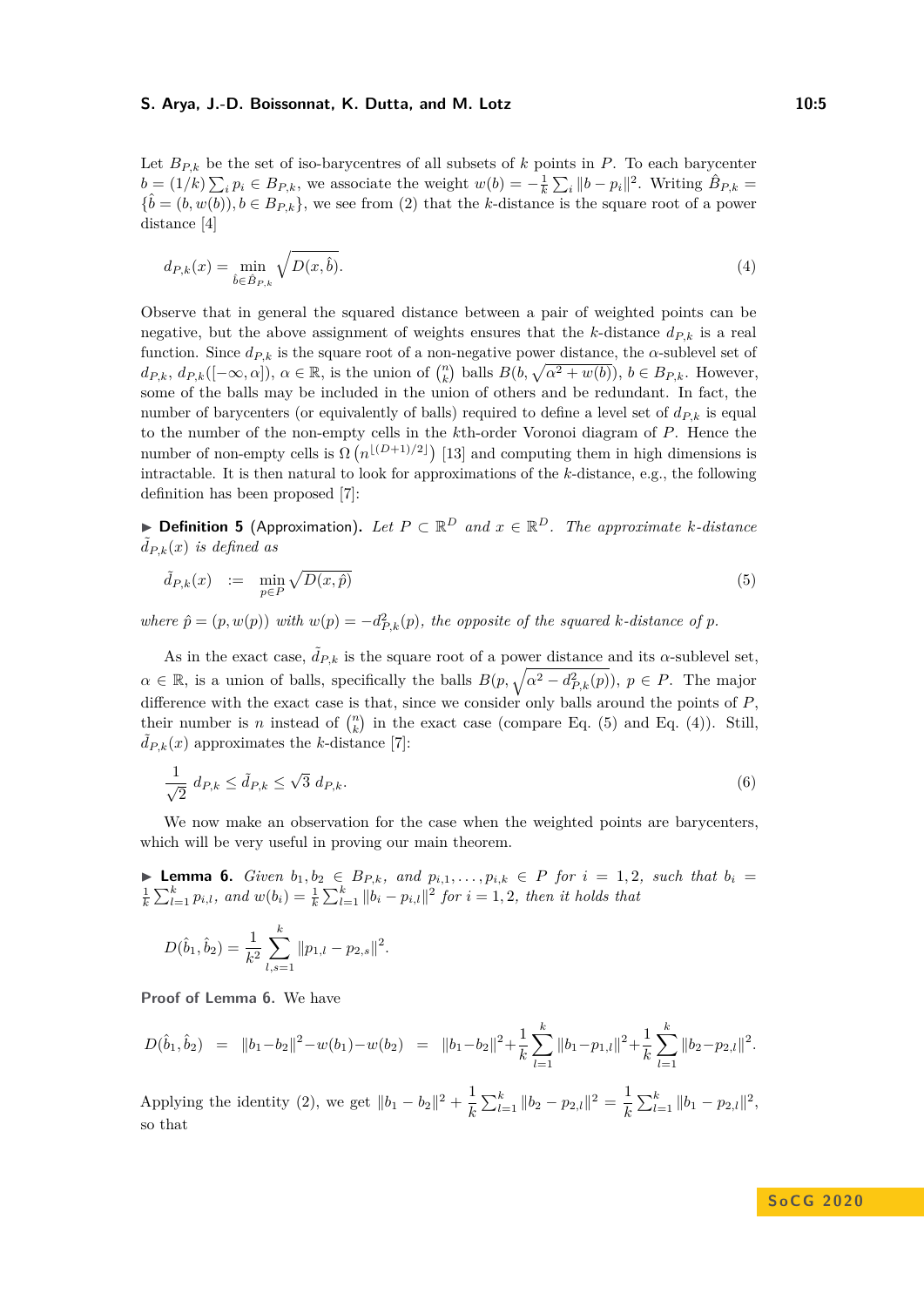#### **10:6 Dimensionality Reduction for** *k***-Distance**

<span id="page-5-0"></span>
$$
D(\hat{b}_1, \hat{b}_2) = \frac{1}{k} \sum_{l=1}^k \|b_l - p_{2,l}\|^2 + \frac{1}{k} \sum_{l=1}^k \|b_l - p_{1,l}\|^2
$$
  
\n
$$
= \frac{1}{k} \sum_{l=1}^k \|b_l - p_{2,l}\|^2 + \frac{1}{k^2} \sum_{s=1}^k \sum_{l=1}^k \|b_l - p_{1,l}\|^2
$$
  
\n
$$
= \frac{1}{k} \sum_{l=1}^k \left( \|b_l - p_{2,l}\|^2 + \frac{1}{k} \sum_{s=1}^k \|b_l - p_{1,s}\|^2 \right)
$$
  
\n
$$
= \frac{1}{k} \sum_{l=1}^k \left( \frac{1}{k} \sum_{s=1}^k \|p_{1,s} - p_{2,l}\|^2 \right) = \frac{1}{k^2} \sum_{l,s=1}^k \|p_{1,s} - p_{2,l}\|^2,
$$
 (7)

where in [\(7\)](#page-5-0), we again applied [\(2\)](#page-2-1) to each of the points  $p_{2,s}$ , with respect to the barycenter  $b_1$ .

 $\overline{\mathbf{A}}$ 

# <span id="page-5-1"></span>**2.3 Persistent Homology**

**Simplicial Complexes and Filtrations.** Let *V* be a finite set. An (abstract) simplicial complex with vertex set *V* is a set *K* of finite subsets of *V* such that if  $A \in K$  and  $B \subseteq A$ , then  $B \in K$ . The sets in K are called the simplices of K. A simplex  $F \in K$  that is strictly contained in a simplex  $A \in K$ , is said to be a *face* of *A*.

A simplicial complex *K* with a function  $f: K \to \mathbb{R}$  such that  $f(\sigma) \leq f(\tau)$  whenever  $\sigma$ is a face of  $\tau$  is a filtered simplicial complex. The sublevel set of  $f$  at  $r \in \mathbb{R}$ ,  $f^{-1}(-\infty, r]$ , is a subcomplex of *K*. By considering different values of *r*, we get a nested sequence of subcomplexes (called a filtration) of  $K, \emptyset = K^0 \subseteq K^1 \subseteq ... \subseteq K^m = K$ , where  $K^i$  is the sublevel set at value *r<sup>i</sup>* .

The Čech filtration associated to a finite set  $P$  of points in  $\mathbb{R}^D$  plays an important role in Topological Data Analysis.

 $▶$  **Definition 7** (Čech Complex). *The Čech complex*  $\check{C}_{\alpha}(P)$  *is the set of simplices*  $σ ⊂ P$  *such that rad(* $\sigma$ )  $\leq \alpha$ *, where* rad( $\sigma$ ) *is the radius of the smallest enclosing ball of*  $\sigma$ *, i.e.* 

$$
\mathrm{rad}(\sigma) \leq \alpha \Leftrightarrow \exists x \in \mathbb{R}^D, \ \forall p_i \in \sigma, \ \|x - p_i\| \leq \alpha.
$$

When  $\alpha$  goes from 0 to  $+\infty$ , we obtain the Čech filtration of *P*.  $\check{C}_{\alpha}(P)$  can be equivalently defined as the nerve of the closed balls  $\overline{B}(p,\alpha)$ , centered at the points in *P* and of radius  $\alpha$ :

$$
\check{C}_{\alpha}(P) = \{ \sigma \subset P \mid \cap_{p \in \sigma} \overline{B}(p, \alpha) \neq \emptyset \}.
$$

By the nerve lemma, we know that the union of balls  $U_{\alpha} = \cup_{p \in P} \overline{B}(p, \alpha)$ ,  $p \in P$ , and  $\check{C}_{\alpha}(P)$ have the same homotopy type.

**Persistence Diagrams.** Persistent homology is a means to compute and record the changes in the topology of the filtered complexes as the parameter  $\alpha$  increases from zero to infinity. Edelsbrunner, Letscher and Zomorodian [\[17\]](#page-13-14) gave an algorithm to compute the persistent homology, which takes a filtered simplicial complex as input, and outputs a sequence (*αbirth, αdeath*) of pairs of real numbers. Each such pair corresponds to a topological feature, and records the values of  $\alpha$  at which the feature appears and disappears, respectively, in the filtration. Thus the topological features of the filtration can be represented using this sequence of pairs, which can be represented either as points in the extended plane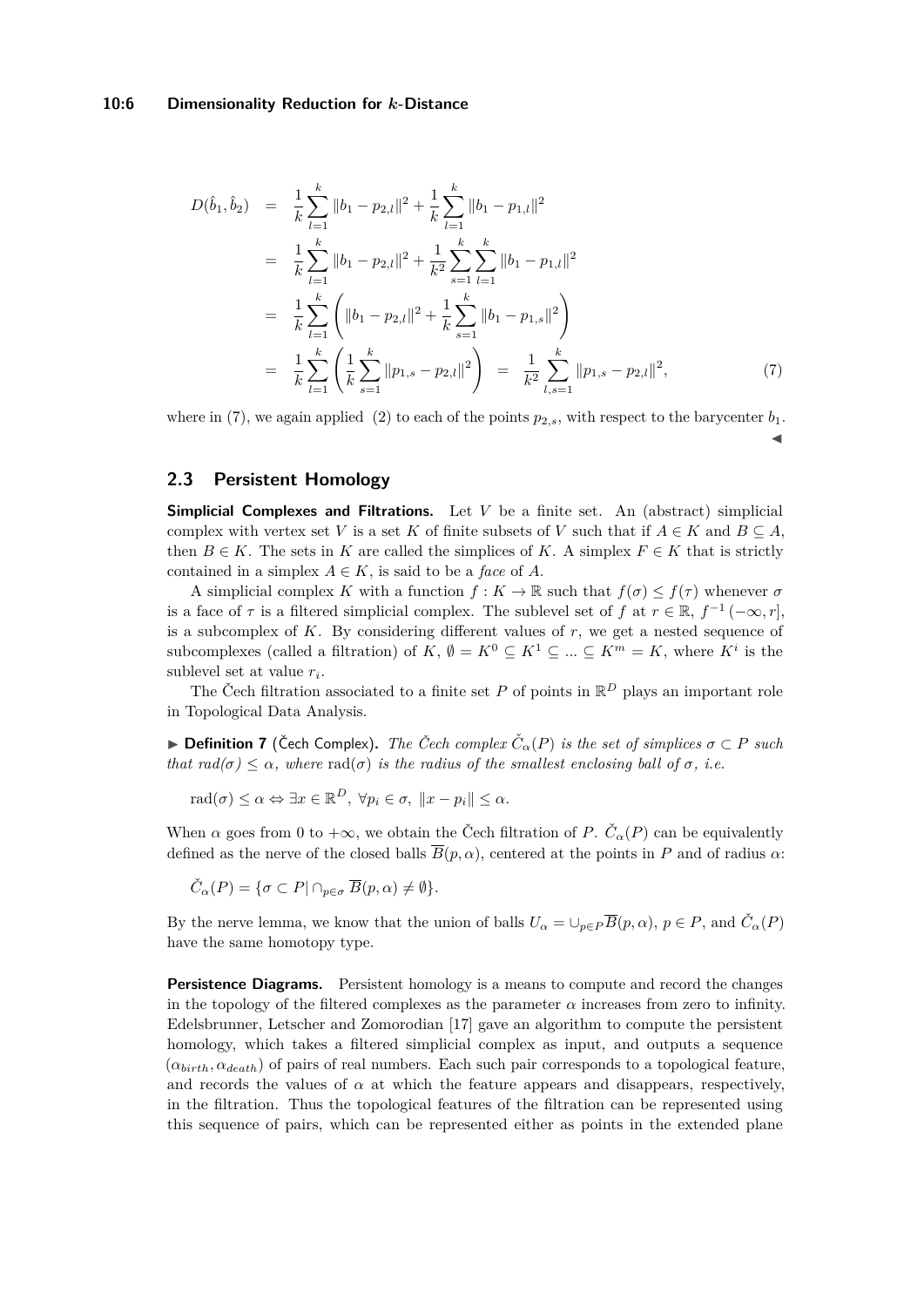## **S. Arya, J.-D. Boissonnat, K. Dutta, and M. Lotz 10:7** 10:7

 $\mathbb{R}^2 = (\mathbb{R} \cup \{-\infty, \infty\})^2$ , called the *persistence diagram* or as a sequence of barcodes (the *persistence barcode*) (see, e.g., [\[16\]](#page-13-15)). A pair of persistence diagrams G and H corresponding to the filtrations  $(G_{\alpha})$  and  $(H_{\alpha})$  respectively, are *multiplicatively*  $\beta$ -interleaved,  $(\beta \geq 1)$ , if for all  $\alpha$ , we have that  $G_{\alpha/\beta} \subseteq H_{\alpha} \subseteq G_{\alpha\beta}$ . We shall crucially rely on the fact that a given persistence diagram is closely approximated by another one if they are multiplicatively *c*-interleaved, with *c* close to 1 (see e.g. [\[10\]](#page-13-16)).

The Persistent Nerve Lemma [\[11\]](#page-13-17) shows that the persistent homology of the Čech complex is the same as the homology of the  $\alpha$ -sublevel filtration of the distance function.

**The Weighted Case.** Our goal is to extend the above definitions and results to the case of the *k*-distance. As we observed earlier, the *k*-distance is a power distance in disguise. Accordingly, we need to extend the definition of the Čech complex to sets of weighted points.

 $\triangleright$  **Definition 8** (Weighted Čech Complex). Let  $\hat{P} = \{\hat{p}_1, ..., \hat{p}_n\}$  be a set of weighted points, where  $\hat{p}_i = (p_i, w_i)$ . The  $\alpha$ -Čech complex of  $\hat{P}$ ,  $\check{C}_{\alpha}(\hat{P})$ , is the set of all simplices  $\sigma$  satisfying

 $\exists x, \forall p_i \in \sigma, \|x - p_i\|^2 \le w_i + \alpha^2 \quad \Leftrightarrow \quad \exists x, \forall p_i \in \sigma, \ D(x, \hat{p}_i) \le \alpha^2.$ 

*In other words, the*  $\alpha$ -Čech complex of  $\hat{P}$  *is the nerve of the closed balls*  $\overline{B}(p_i, r_i^2 = w_i + \alpha^2)$ *, centered at the*  $p_i$  *and of squared radius*  $w_i + \alpha^2$  (*if negative*,  $\overline{B}(p_i, r_i^2)$  *is imaginary*).

The notions of weighted Čech filtrations and their persistent homology now follow naturally. Moreover, it follows from [\(4\)](#page-4-1) that the Čech complex  $\check{C}_{\alpha}(P)$  for the *k*-distance is identical to the weighted Čech complex  $\check{C}_{\alpha}(\hat{B}_{P,k})$ , where  $\hat{B}_{P,k}$  is, as above, the set of iso-barycenters of all subsets of *k* points in *P*.

In the Euclidean case, we equivalently defined the  $\alpha$ -Čech complex as the collection of simplices whose smallest enclosing balls have radius at most  $\alpha$ . We can proceed similarly in the weighted case. Let  $\hat{X} \subseteq \hat{P}$ . We define the *radius of*  $\hat{X}$  as  $\text{rad}^2(\hat{X}) =$  $\min_{x \in \mathbb{R}^D} \max_{\hat{p}_i \in \hat{X}} D(x, \hat{p}_i)$ , and the weighted center or simply the *center* of  $\hat{X}$  as the point, noted  $c(\hat{X})$ , where the minimum is reached.

Our goal is to show that preserving smallest enclosing balls in the weighted scenario under a given mapping, also preserves the persistent homology. Sheehy [\[30\]](#page-14-7) and Lotz [\[25\]](#page-14-8), proved this for the unweighted case. Their proofs also work for the weighted case but only under the assumption that the weights stay unchanged under the mapping. In our case however, the weights need to be recomputed in  $f(\hat{P})$ . We therefore need a version of [\[25,](#page-14-8) Lemma 2.2] for the weighted case which does not assume that the weights stay the same under *f*. This is Lemma [12,](#page-7-2) which follows at the end of this section. The following lemmas will be instrumental in proving Lemma [12](#page-7-2) and in proving our main result. Let  $\hat{X} \subseteq \hat{P}$  and assume without loss of generality that  $\hat{X} = \{\hat{p}_1, ..., \hat{p}_m\}$ , where  $\hat{p}_i = (p_i, w_i)$ .

<span id="page-6-0"></span>**I Lemma 9.**  $c(\hat{X})$  and  $\text{rad}(\hat{X})$  are uniquely defined.

<span id="page-6-1"></span>► **Lemma 10.** *Let I be the set of indices for which*  $D(c, \hat{p}_i) = \text{rad}(\hat{X})$  *and let*  $\hat{X}_I = \{\hat{p}_i, i \in I\}$ *.*  $c(\hat{X})$  is a convex combination of the points in  $X_I$ , i.e.  $c(\hat{X}) = \sum_{i=1}^m \lambda_i p_i$  with  $\sum_{i=1}^m \lambda_i = 1$ ,  $\lambda_i \geq 0$  *for all i*, and  $\lambda_i = 0$  *for all*  $i \notin I$ *.* 

Combining the above lemmas with [\[25,](#page-14-8) Lemma 4.2] gives the following lemma.

<span id="page-6-2"></span>
$$
\blacktriangleright \textbf{Lemma 11.} \ \mathrm{rad}^2(\hat{X}) = \frac{1}{2} \sum_{i \in I} \sum_{j \in I} \lambda_i \lambda_j D(\hat{p}_i, \hat{p}_j).
$$

Let  $X \in \mathbb{R}^D$  be a finite set of points and  $\hat{X}$  be the associated weighted points where the weights are computed according to a weighting function  $w : X \to \mathbb{R}^-$ . Given a mapping  $f: \mathbb{R}^D \to \mathbb{R}^d$ , we define  $\widehat{f(X)}$  as the set of weighted points  $\{(f(x), w(f(x))), x \in X\}$ . Note that the weights are recomputed in the image space  $\mathbb{R}^d$ .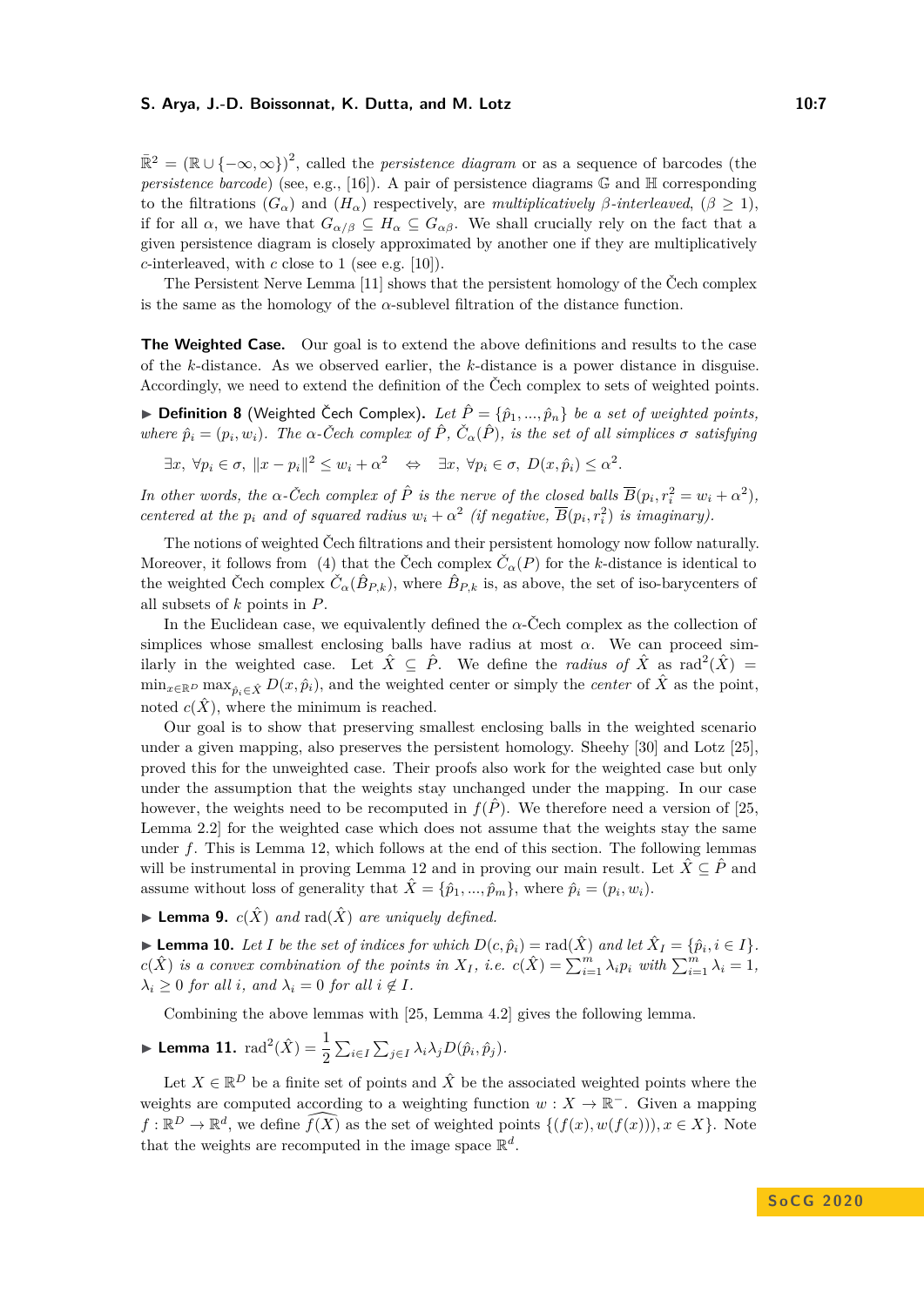<span id="page-7-2"></span>**► Lemma 12.** In the above setting, if f is such that for some  $\varepsilon \in (0,1)$  and for all subsets  $\hat{S}$  ⊂  $\hat{X}$  *we have* 

$$
(1 - \varepsilon) \operatorname{rad}^2(\hat{S}) \le \operatorname{rad}^2(\widehat{f(S)}) \le (1 + \varepsilon) \operatorname{rad}^2(\hat{S}),
$$

*then the weighted Čech filtrations of*  $\hat{X}$  *and*  $f(\hat{X})$  *are multiplicatively*  $(1 - \varepsilon)^{-1/2}$  *interleaved.* 

# <span id="page-7-1"></span>**3 Results**

For the subsequent theorems, we denote by  $P$  a set of  $n$  points in  $\mathbb{R}^D$ .

Our first theorem shows that for the points in  $P$ , the pointwise  $k$ -distance  $d_{P,k}$  is preserved by a random subgaussian matrix satisfying Lemma [3.](#page-3-0)

<span id="page-7-0"></span>**Figure 13.** *Given*  $\varepsilon \in (0,1]$ *, an*  $\varepsilon$ -distortion map with respect to P  $f: \mathbb{R}^D \to \mathbb{R}^d$ *, where*  $d = O(\varepsilon^{-2} \log n)$ *, satisfies for all points*  $x \in P$ *:* 

$$
(1 - \varepsilon)d_{P,k}^2(x) \le d_{f(P),k}^2(f(x)) \le (1 + \varepsilon)d_{P,k}^2(x).
$$

*Moreover, given any*  $\delta \in (0,1)$ *, the above inequality holds with probability at least*  $1 - \delta$  *for a random function*  $f: \mathbb{R}^D \to \mathbb{R}^d$  given by  $f(x) = \sqrt{D/d}Gx$ , where G is a random subgaussian *matrix, and*  $d = O\left(\frac{\log n}{\varepsilon^2}\right)$ , where the constant in the *O*-notation depends on  $\delta$ .

As mentioned previously, the preservation of the pointwise *k*-distance does not imply the preservation of the Čech complex formed using the points in *P*. Nevertheless, the following theorem shows that this can always be done in dimension  $O(\log n/\varepsilon^2)$ .

Let  $\hat{B}_{P,k}$  be the set of iso-barycenters of every *k*-subset of *P*, weighted as in Section [2.2.](#page-3-1) Recall from Section [2.3](#page-5-1) that the weighted Čech complex  $\check{C}_{\alpha}(\hat{B}_{P,k})$  is identical to the Čech complex  $\check{C}_{\alpha}(P)$  for the *k*-distance.

<span id="page-7-3"></span>▶ Theorem 14 (*k*-distance). Let  $\hat{\sigma} \subseteq \hat{B}_{P,k}$  be a simplex in the weighted Čech complex  $\check{C}_{\alpha}(\hat{B}_{P,k})$ . Then, given  $d \leq D$  such that there exists a  $\varepsilon$ -distortion map with respect to P  $f: \mathbb{R}^D \to \mathbb{R}^d$ , the following holds:

- (i)  $(1 \varepsilon) \text{rad}^2(\hat{\sigma}) \leq \text{rad}^2(\hat{f}(\hat{\sigma})) \leq (1 + \varepsilon) \text{rad}^2(\hat{\sigma}).$
- (ii) In particular, for a *n*-point set P, given  $\delta \in (0,1)$ , the function  $f : \mathbb{R}^D \to \mathbb{R}^d$ *given by*  $f(x) = \left(\sqrt{D/d}\right)Gx$ , where *G is a random*  $d \times D$  *Gaussian matrix G* where  $d = O\left(\frac{\log n}{\varepsilon^2}\right)$ , satisfies the above inequality with probability at least  $1 - \delta$ .

For the approximation of the *k*-distance given by [\[7\]](#page-13-2) also, we get an optimal target dimension, as the number of weighted points needed to compute the approximate *k*-distance, is just *n*.

<span id="page-7-4"></span> $\blacktriangleright$  **Theorem 15** (Approximate *k*-distance), Let  $\hat{P}$  be the weighted points associated with P. *introduced in Definition* [5](#page-4-0) (Equ. [5\)](#page-4-0). Let, in addition,  $\hat{\sigma} \subseteq \hat{P}$  be a simplex in the associated *weighted Čech complex*  $\check{C}_{\alpha}(\hat{P})$ *. Then an*  $\varepsilon$ -distortion mapping with respect to P,  $f : \mathbb{R}^D \to \mathbb{R}^d$  $satisfies: (1-\varepsilon) \text{rad}^2(\hat{\sigma}) \leq \text{rad}^2(\widehat{f(\sigma)}) \leq (1+\varepsilon) \text{rad}^2(\hat{\sigma})$ *. Moreover, the function*  $f: \mathbb{R}^D \to \mathbb{R}^d$ *given by*  $f(x) = \left(\sqrt{D/d}\right)Gx$ , where *G is a random*  $d \times D$  *Gaussian matrix G* where  $d = O(\log n/\varepsilon^2)$ , satisfies the above inequality, with probability at least  $1 - \delta$ .

Applying Lemma [12](#page-7-2) to the theorems [14](#page-7-3) and [15,](#page-7-4) we get the following corollary.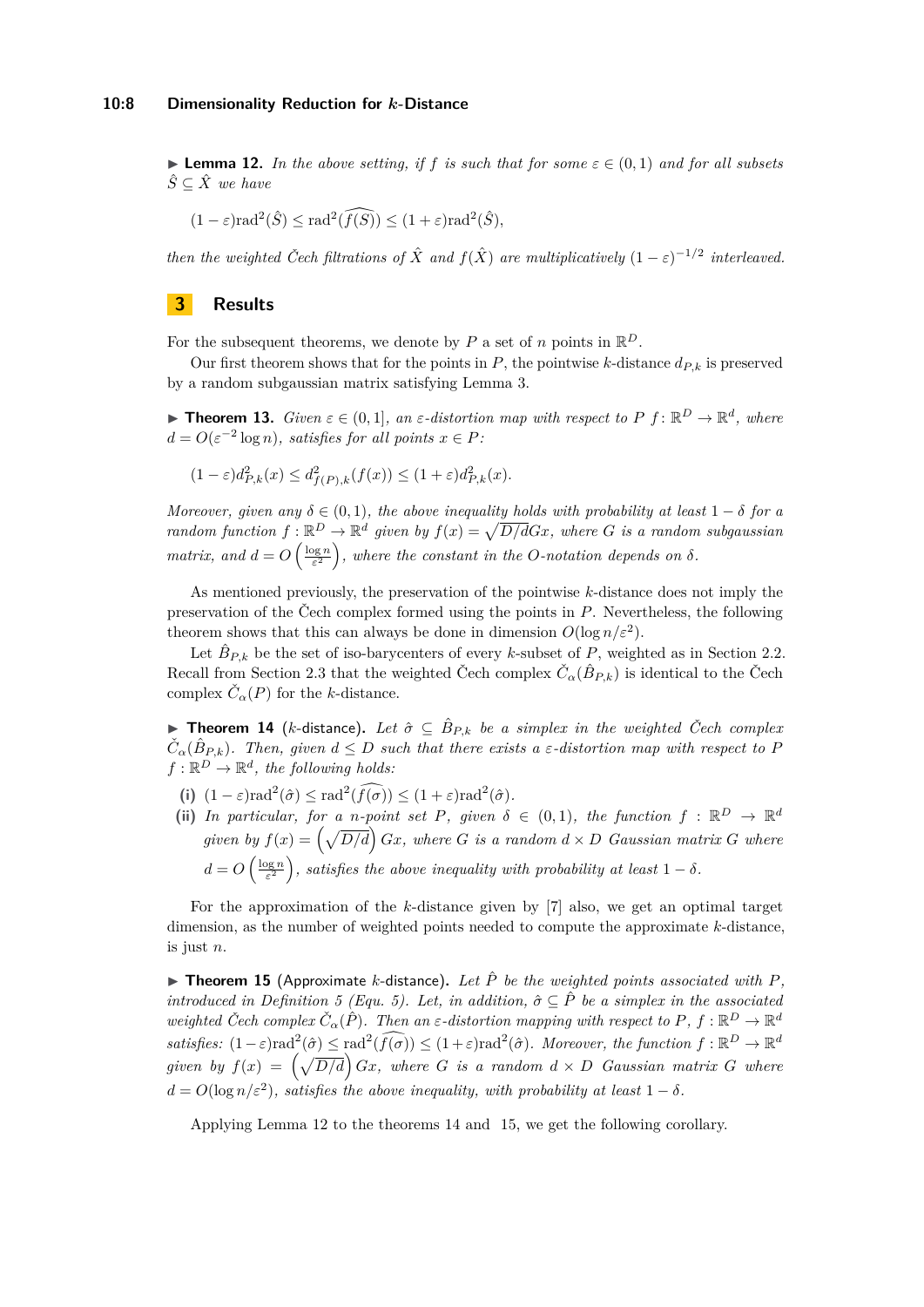#### **S. Arya, J.-D. Boissonnat, K. Dutta, and M. Lotz 10:9**

<span id="page-8-1"></span> $\triangleright$  **Corollary 16.** *The persistent homology for the Čech filtrations of P* and its image  $f(P)$ *under any ε-distortion mapping with respect to P, using the* (*i*) *exact k-distance, as well as the* (*ii*) approximate *k*-distance, are multiplicatively  $(1 - \varepsilon)^{-1/2}$ -interleaved with probability  $1 - \delta$ .

However, note that the approximation in Corollary [16](#page-8-1) (*ii*) is with respect to the *approximate k*-distance, which is itself an  $O(1)$  approximation of the *k*-distance (see [\(6\)](#page-4-3)).

# <span id="page-8-0"></span>**4 Proofs**

We begin with the proofs of the auxiliary lemmas.

**Proof of Lemma [9.](#page-6-0)** The proof follows from the convexity of *D* (see Lemma [6\)](#page-4-2). Assume, for a contradiction, that there exists two centers  $c_0$  and  $c_1 \neq c_0$  for  $\hat{X}$ . For convenience, write  $r = \text{rad}(\hat{X})$ . By the definition of the center of  $\hat{X}$ , we have

$$
\exists \hat{p}_0, \forall \hat{p}_i : D(c_0, \hat{p}_i) \leq D(c_0, \hat{p}_0) = ||c_0 - p_0||^2 - w_0 = r^2 \exists \hat{p}_1, \forall \hat{p}_i : D(c_1, \hat{p}_i) \leq D(c_1, \hat{p}_1) = ||c_1 - p_1||^2 - w_1 = r^2.
$$

Consider  $D_{\lambda}(\hat{p}_i) = (1 - \lambda)D(c_0, \hat{p}_i) + \lambda D(c_1, \hat{p}_i)$  and write  $c_{\lambda} = (1 - \lambda)c_0 + \lambda c_1$ . For any  $\lambda \in (0,1)$ , we have

$$
D_{\lambda}(\hat{p}_i) = (1 - \lambda)D(c_0, \hat{p}_i) + \lambda D(c_1, \hat{p}_i)
$$
  
\n
$$
= (1 - \lambda)(c_0 - p_i)^2 + \lambda(c_1 - p_i)^2 - w_i
$$
  
\n
$$
= D(c_{\lambda}, \hat{p}_i) - c_{\lambda}^2 + (1 - \lambda)c_0^2 + \lambda c_1^2
$$
  
\n
$$
= D(c_{\lambda}, \hat{p}_i) + \lambda(1 - \lambda)(c_0 - c_1)^2
$$
  
\n
$$
> D(c_{\lambda}, \hat{p}_i).
$$

Moreover, for any *i*,

$$
D_{\lambda}(\hat{p}_i) = (1 - \lambda)D(c_0, \hat{p}_i) + \lambda D(c_1, \hat{p}_i) \leq r^2.
$$

Thus, for any *i* and any  $\lambda \in (0,1)$ ,  $D(c_\lambda, \hat{p}_i) < r^2$ . Hence  $c_\lambda$  is a better center than  $c_0$  and  $c_1$ , and *r* is not the minimal possible value for rad( $\hat{X}$ ). We have obtained a contradiction.

**Proof of Lemma [10.](#page-6-1)** We write for convenience  $c = c(\hat{X})$  and  $r = rad(\hat{X})$  and prove that  $c \in \text{conv}(X_I)$  by contradiction. Let  $c' \neq c$  be the point of conv $(X_I)$  closest to *c*, and  $\tilde{c} \neq c$ be a point on  $[cc']$ . Since  $\|\tilde{c} - p_i\| < \|c - p_i\|$  for all  $i \in I$ ,  $D(\tilde{c}, \hat{p}_i) < D(c, \hat{p}_i)$  for all  $i \in I$ . For  $\tilde{c}$  sufficiently close to *c*,  $\tilde{c}$  remains closer to the weighted points  $\hat{p}_j$ ,  $j \notin I$ , than to the  $\hat{p}_i$ ,  $i \in I$ . We thus have

$$
D(\tilde{c}, \hat{p}_j) < D(\tilde{c}, \hat{p}_i) < D(c, \hat{p}_i) = r^2.
$$

It follows that *c* is not the center of  $\hat{X}$ , a contradiction.

**Proof of Lemma [11.](#page-6-2)** From Lemma [10,](#page-6-1) and writing  $c = c(\hat{X})$  for convenience, we have

$$
rad^{2}(\hat{X}) = \sum_{i \in I} \lambda_{i} (||c - p_{i}||^{2} - w_{i}).
$$

We use the following simple fact from [\[25,](#page-14-8) Lemma 4.5]

$$
\sum_{i \in I} \lambda_i \|c - p_i\|^2 = \frac{1}{2} \sum_{i \in I} \sum_{j \in I} \lambda_i \lambda_j \|p_i - p_j\|^2.
$$

$$
\lambda
$$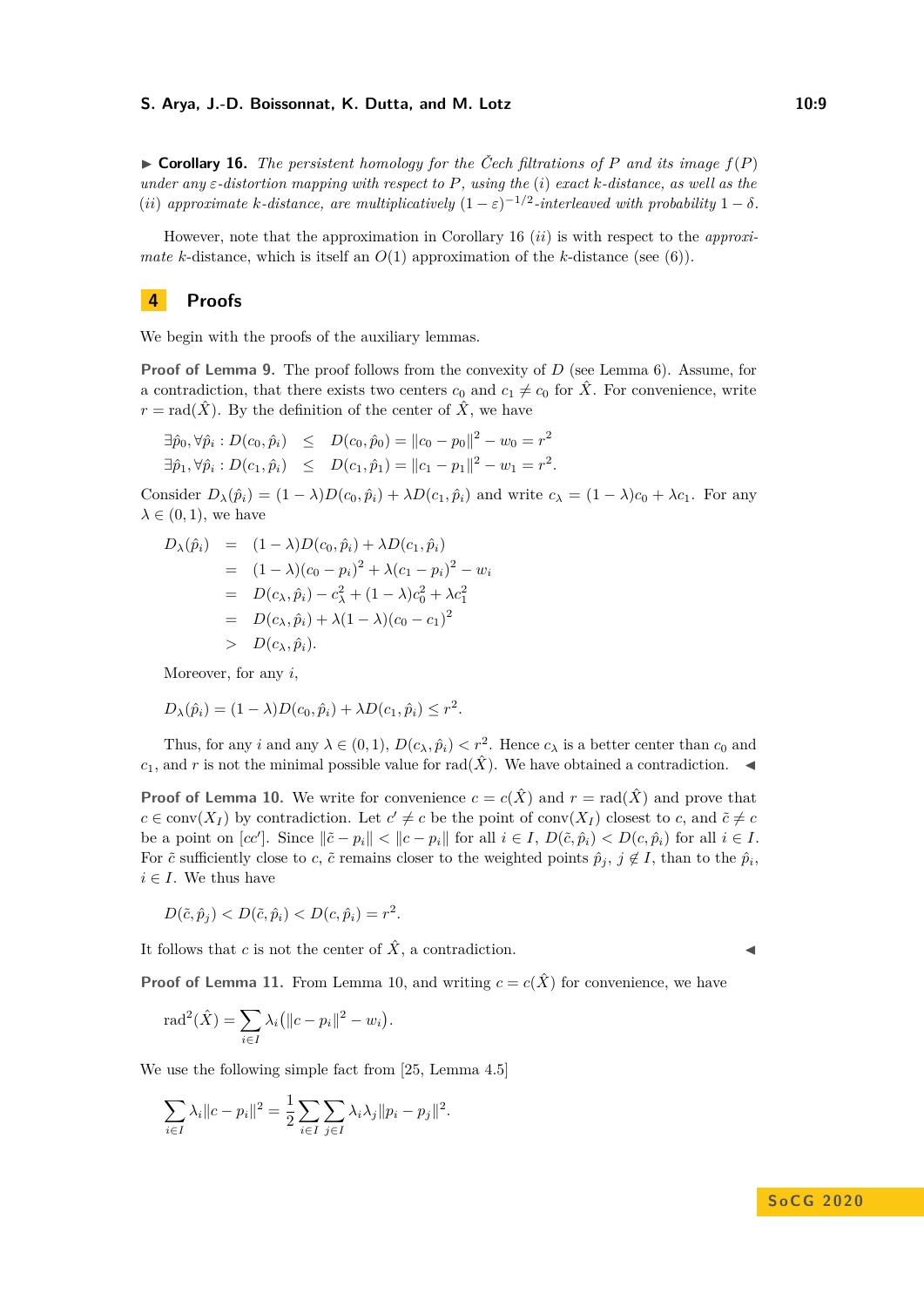#### **10:10 Dimensionality Reduction for** *k***-Distance**

Substituting in the expression for  $\text{rad}^2(\hat{X})$ ,

$$
\begin{split} \text{rad}^{2}(\hat{X}) &= \frac{1}{2} \sum_{j \in I} \sum_{i \in I} \lambda_{j} \lambda_{i} \|p_{i} - p_{j}\|^{2} - \frac{1}{2} \sum_{i \in I} 2 \lambda_{i} w_{i} \\ &= \frac{1}{2} \sum_{i,j \in I} \lambda_{j} \lambda_{i} \|p_{i} - p_{j}\|^{2} - \frac{1}{2} \sum_{i,j \in I} 2 \lambda_{i} \lambda_{j} w_{i} \text{ (since } \sum_{j \in I} \lambda_{j} = 1) \\ &= \frac{1}{2} \sum_{i,j \in I} \lambda_{j} \lambda_{i} \|p_{i} - p_{j}\|^{2} - \frac{1}{2} \sum_{i,j \in I} \lambda_{i} \lambda_{j} (w_{i} + w_{j}) \\ &= \frac{1}{2} \sum_{i,j \in I} \lambda_{i} \lambda_{j} \left( \|p_{i} - p_{j}\|^{2} - w_{i} - w_{j} \right) \\ &= \frac{1}{2} \sum_{i,j \in I} \lambda_{i} \lambda_{j} D(\hat{p}_{i}, \hat{p}_{j}). \end{split}
$$

**Proof of Theorem [13.](#page-7-0)** The proof follows from the observation that the squared *k*-distance from any point  $p \in P$  to the point set P, is a convex combination of the squares of the Euclidean distances to the *k* nearest neighbours of *p*. Since the mapping in the JL Lemma [3](#page-3-0) is linear, and it  $(1 \pm \varepsilon)$ -preserves squared pairwise distances, their convex combinations also get  $(1 \pm \varepsilon)$ -preserved.

**Proof of Theorem [14.](#page-7-3)** Let  $\hat{\sigma} = {\hat{b}_1, \hat{b}_2, ..., \hat{b}_m}$ , where  $\hat{b}_i$  is the weighted point defined in Section [2.3,](#page-5-1) i.e.  $\hat{b}_i = (b_i, w(b_i))$  with  $b_i \in B_{P,k}$  and  $w(b_i) = -\frac{1}{k} \sum_{l=1}^k ||b_i - p_{il}||^2$ , where  $p_{i,1}, \ldots, p_{i,k} \in P$  are such that  $b_i = \frac{1}{k} \sum_{j=1}^k p_{i,j}$ . Applying Lemma [11](#page-6-2) to  $\hat{\sigma}$ , we have that

$$
\text{rad}^2(\hat{\sigma}) = \frac{1}{2} \sum_{i,j \in I} \lambda_i \lambda_j D(\hat{b}_i, \hat{b}_j). \tag{8}
$$

By Lemma [6,](#page-4-2) the distance between  $\hat{p}_i$  and  $\hat{p}_j$  is  $D(\hat{b}_i, \hat{b}_j) = \frac{1}{k^2} \sum_{l,s=1}^k ||p_{i,l} - p_{j,s}||^2$ . As this last expression is a convex combination of squared pairwise distances of points in *P*, it is  $(1 \pm \varepsilon)$ -preserved by any  $\varepsilon$ -distortion map with respect to P, which implies that the convex combination rad<sup>2</sup>( $\hat{\sigma}$ ) =  $\frac{1}{2} \sum_{i,j \in I} \lambda_i \lambda_j D(\hat{p}_i, \hat{p}_j)$  corresponding to the squared radius of  $\sigma$  in  $\mathbb{R}^D$ , will be  $(1 \pm \varepsilon)$ -preserved.

Let  $f: \mathbb{R}^D \to \mathbb{R}^d$  be an *ε*-distortion map with respect to P, from  $\mathbb{R}^D$  to  $\mathbb{R}^d$ , where d will be chosen later. By Lemma [11,](#page-6-2) the centre of  $\widehat{f(\sigma)}$  is a convex combination of the points  $(f(b_i))_{i=1}^m$ . Let the centre  $c(f(\sigma))$  be given by  $c(f(\sigma)) = \sum_{i \in I} \nu_i D(f(b_i))$ , where for  $i \in I$ ,  $\nu_i \geq 0$ ,  $\sum_i \nu_i = 1$ . Consider the convex combination of power distances  $\sum_{i,j \in I} \nu_i \nu_j D(\hat{b}_i, \hat{b}_j)$ . Since  $f$  is an  $\varepsilon$ -distortion map with respect to  $P$ , by Lemmas [6](#page-4-2) and [3](#page-3-0) we get

<span id="page-9-0"></span>
$$
\frac{1}{2}(1-\varepsilon)\sum_{i,j\in I}\nu_i\nu_jD(\hat{b}_i,\hat{b}_j) \leq \frac{1}{2}\sum_{i,j\in I}\nu_i\nu_jD(\widehat{f(b_i)},\widehat{f(b_j)}) = \text{rad}^2(\widehat{f(\sigma)}).
$$
\n(9)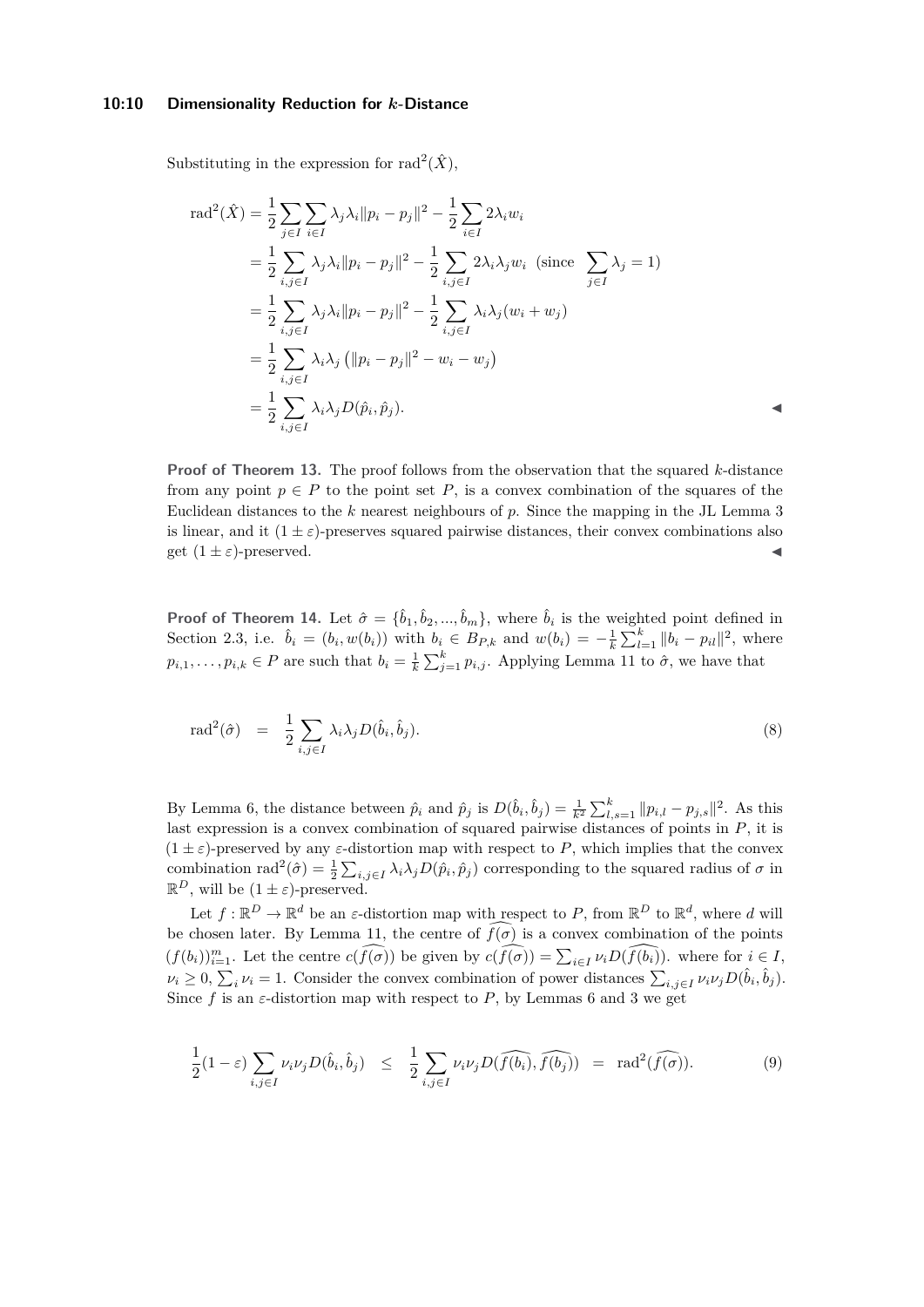#### **S. Arya, J.-D. Boissonnat, K. Dutta, and M. Lotz 10:11** 10:11

On the other hand, since the squared radius is a minimizing function by definition, we get that

<span id="page-10-1"></span>
$$
\text{rad}^2(\hat{\sigma}) = \frac{1}{2} \sum_{i,j \in I} \lambda_i \lambda_j D(\hat{b}_i, \hat{b}_j) \leq \frac{1}{2} \sum_{i,j \in I} \nu_i \nu_j D(\hat{b}_i, \hat{b}_j) \tag{10}
$$

$$
\leq \frac{1}{(1-\varepsilon)} \text{rad}^2(f(\sigma)), \text{ by (9)}
$$

$$
\text{rad}^2(f(\sigma)) = \frac{1}{2} \sum_{i,j \in I} \nu_i \nu_j D(\widehat{f(b_i)}, \widehat{f(b_j)})
$$
(11)

$$
\leq \frac{1}{2} \sum_{i,j \in I} \lambda_i \lambda_j D(\widehat{f(b_i)}, \widehat{f(b_j)}). \tag{12}
$$

Combining the inequalities  $(9)$ ,  $(10)$ ,  $(12)$  gives

$$
(1-\varepsilon)\mathrm{rad}^2(\hat{\sigma}) \leq \mathrm{rad}^2(\widehat{f(\sigma)}) \leq \frac{1}{2}\sum_{i,j\in I}\lambda_i\lambda_jD(\widehat{f(b_i)},\widehat{f(b_j)}) \leq (1+\varepsilon)\mathrm{rad}^2(\hat{\sigma}).
$$

where the final inequality follows by Lemma [3,](#page-3-0) since  $f$  is an  $\varepsilon$ -distortion map with respect to *P*. Thus, we have that

$$
(1 - \varepsilon) \operatorname{rad}^2(\hat{\sigma}) \le \operatorname{rad}^2(\widehat{f(\sigma)}) \le (1 + \varepsilon) \operatorname{rad}^2(\hat{\sigma}),
$$

which completes the proof of the theorem.

**Proof of Theorem [15.](#page-7-4)** Recall that, in Section [2.2,](#page-3-1) we defined the approximate *k*-distance to be  $\tilde{d}_{P,k}(x) := \min_{p \in P} \sqrt{D(x, \hat{p})}$ , where  $\hat{p} = (p, w(p))$  is a weighted point, having weight  $w(p) = -d_{P,k}^2(p)$ . So, the Čech complex would be formed by the intersections of the balls around the weighted points in *P*. The proof follows on the lines of the proof of Theorem [14.](#page-7-3) Let  $\hat{\sigma} = {\hat{p}_1, \hat{p}_2, ..., \hat{p}_m}$ , where  $\hat{p}_1, ..., \hat{p}_m$  are weighted points in  $\hat{P}$ , and let  $c(\hat{\sigma})$  be the center of *σ*ˆ. Applying again Lemma [11,](#page-6-2) we get

$$
\text{rad}^2(\hat{\sigma}) = \frac{1}{2} \sum_{i,j \in I} \lambda_i \lambda_j \|p_i - p_j\|^2 + \sum_{i \in I} \lambda_i w(p_i) = \sum_{i,j \in I; i < j} \lambda_i \lambda_j \|p_i - p_j\|^2 + \sum_{i \in I} \lambda_i w(p_i),
$$

where  $w(p) = d_{P,k}^2(p)$ . In the second equality, we used the fact that the summand corresponding to a fixed pair of distinct indices  $i < j$  is being counted twice and that the contribution of the terms corresponding to indices  $i = j$  is zero. An  $\varepsilon$ -distortion map with respect to P preserves pairwise distances and the *k*-distance in dimension  $O(\varepsilon^{-2} \log n)$ . The result then follows as in the proof of Theorem [14.](#page-7-3)

# <span id="page-10-0"></span>**5 Extensions**

In this section we state and prove some extensions of Theorem [14](#page-7-3) for dimensionality reduction, obtaining better bounds for the target dimension than in Section [3,](#page-7-1) in certain settings like point sets contained in regions of bounded Gaussian width, or in low-dimensional submanifolds of Euclidean space.

**S o C G 2 0 2 0**

$$
\overline{a}
$$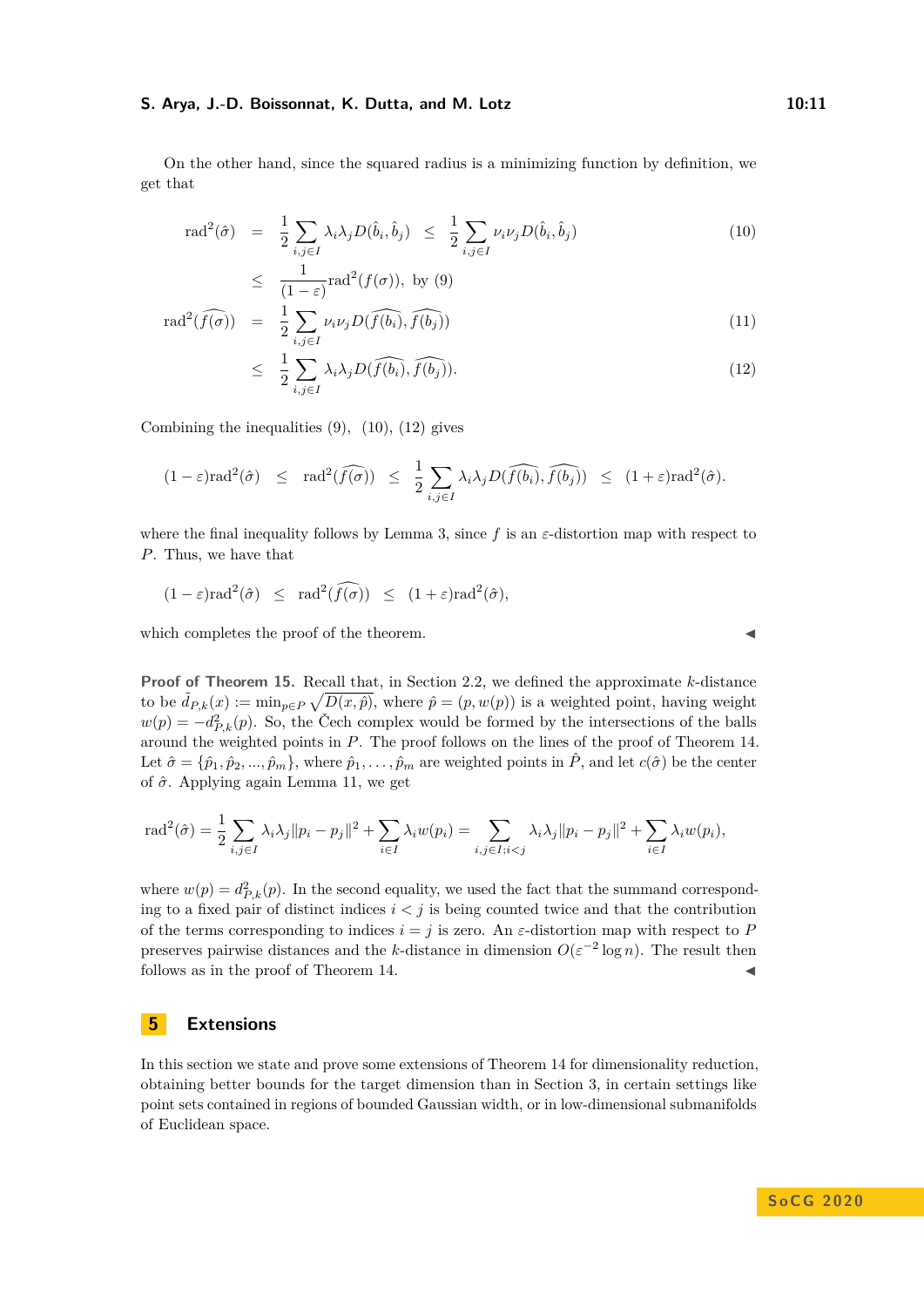# **5.1 Sets of Bounded Gaussian Width**

The first result in this section, is analogous to a theorem [\[25\]](#page-14-8) for point sets contained in a region of bounded Gaussian width.

▶ **Definition 17.** *Given a set*  $S \subset \mathbb{R}^D$ *, the* Gaussian width *of S is* 

$$
w(S) := \mathbb{E}\left[\sup_{x \in S} \langle x, g \rangle\right],
$$

*where*  $g \in \mathbb{R}^D$  *is a random standard D-dimensional Gaussian vector.* 

In several areas like geometric functional analysis, compressed sensing, machine learning, etc. the Gaussian width is a very useful measure of the width of a set in Euclidean space (see e.g. [\[19\]](#page-13-18) and the references therein). It is also closely related to the *statistical dimension* of a set (see e.g. [\[32,](#page-14-9) Chapter 7]).

<span id="page-11-0"></span>▶ **Theorem 18.** *Let*  $P \subset \mathbb{R}^D$  *be a finite set of points, and define*  $S := \{(x - y)/\|x - y\|$ :  $x, y \in P$ *}. Let*  $w(S)$  *denote the Gaussian width of S. Then, given any*  $\varepsilon, \delta \in (0,1)$ *, for*  $\frac{d}{dx}$ <br> *any*  $d \geq \frac{\left(w(S) + \sqrt{2 \log(2/\delta)}\right)^2}{\epsilon^2}$  $\frac{Z \log(2/\delta)}{\epsilon^2}$  + 1*, the map from*  $\mathbb{R}^D \to \mathbb{R}^d$ *, given by*  $x \mapsto \sqrt{D/d}Gx$ *, where*  $d = O\left(\frac{\log n}{\varepsilon^2}\right)$  and *G* is a  $d \times D$  random *Gaussian matrix, preserves the persistent homology of the Čech filtration associated to P, up to a multiplicative factor of*  $(1 - \varepsilon)^{-1/2}$ , with *probability at least*  $1 - \delta$ *.* 

Note that since the Gaussian width of an *n*-point set is at most  $O(\log n)$  (using e.g. the Gaussian concentration inequality, see e.g. [\[6,](#page-13-19) Section 2.5]), Theorem [18](#page-11-0) strictly generalizes Theorem [14](#page-7-3) (*ii*).

**Proof of Theorem [18.](#page-11-0)** We state an analogue of the Johnson Lindenstrauss lemma for sets of bounded Gaussian width, given in [\[21,](#page-13-8) Theorem 3.1], which essentially follows from a result of Gordon [\[21\]](#page-13-8).

<span id="page-11-1"></span>▶ **Theorem 19** ([\[25\]](#page-14-8), Theorem 3.1). *Given*  $\varepsilon$ ,  $\delta \in (0,1)$ ,  $P \subset \mathbb{R}^D$ , let  $S := \{(x-y)/||x-y||$ : **x**, *y* ∈ *S*}. Then for any  $d \ge \frac{(w(S) + \sqrt{2 \log(2/\delta)})^2}{\epsilon^2}$  $\frac{e^{2 \log(2/\theta)}}{e^2} + 1$ , the function  $f : \mathbb{R}^D \to \mathbb{R}^d$  given by  $f(x) = \left(\sqrt{D/d}\right)Gx$ , where *G* is a random  $d \times D$  *Gaussian matrix G*, is an  $\varepsilon$ -distortion map *with respect to*  $\hat{P}$ *, with probability at least*  $1 - \delta$ *.* 

By Theorem [19,](#page-11-1) the scaled random Gaussian matrix  $f: x \mapsto (\sqrt{D/d}) Gx$  is an  $\varepsilon$ distortion map with respect to *P*, with target dimension  $d \geq \frac{(w(S) + \sqrt{2 \log(2/\delta)})^2}{\epsilon^2}$  $\frac{2 \log(2/\sigma)}{\epsilon^2} + 1$ . Now applying the first statement in Theorem [14](#page-7-3) to the point set  $P$  with the mapping  $f$ , immediately gives us that for any simplex  $\hat{\sigma} \in \check{C}_{\alpha}(\hat{B}_{P,k})$ , where  $\check{C}_{\alpha}(\hat{B}_{P,k})$  is the weighted Čech complex with parameter  $\alpha$ , the squared radius rad<sup>2</sup>( $\hat{\sigma}$ ) is preserved up to a multiplicative factor of  $(1 \pm \varepsilon)$ . By Lemma [12,](#page-7-2) this implies that the persistent homology for the Čech filtration is  $(1 - \varepsilon)^{-1/2}$ -multiplicatively interleaved.

# **5.2 Submanifolds of Euclidean Space**

For point sets lying on a low-dimensional manifold in a high-dimensional Euclidean space, one can obtain a better target dimension using the bounds of Baraniuk and Wakin [\[5\]](#page-13-9) or Clarkson [\[12\]](#page-13-10), which will depend only on the parameters of the manifold.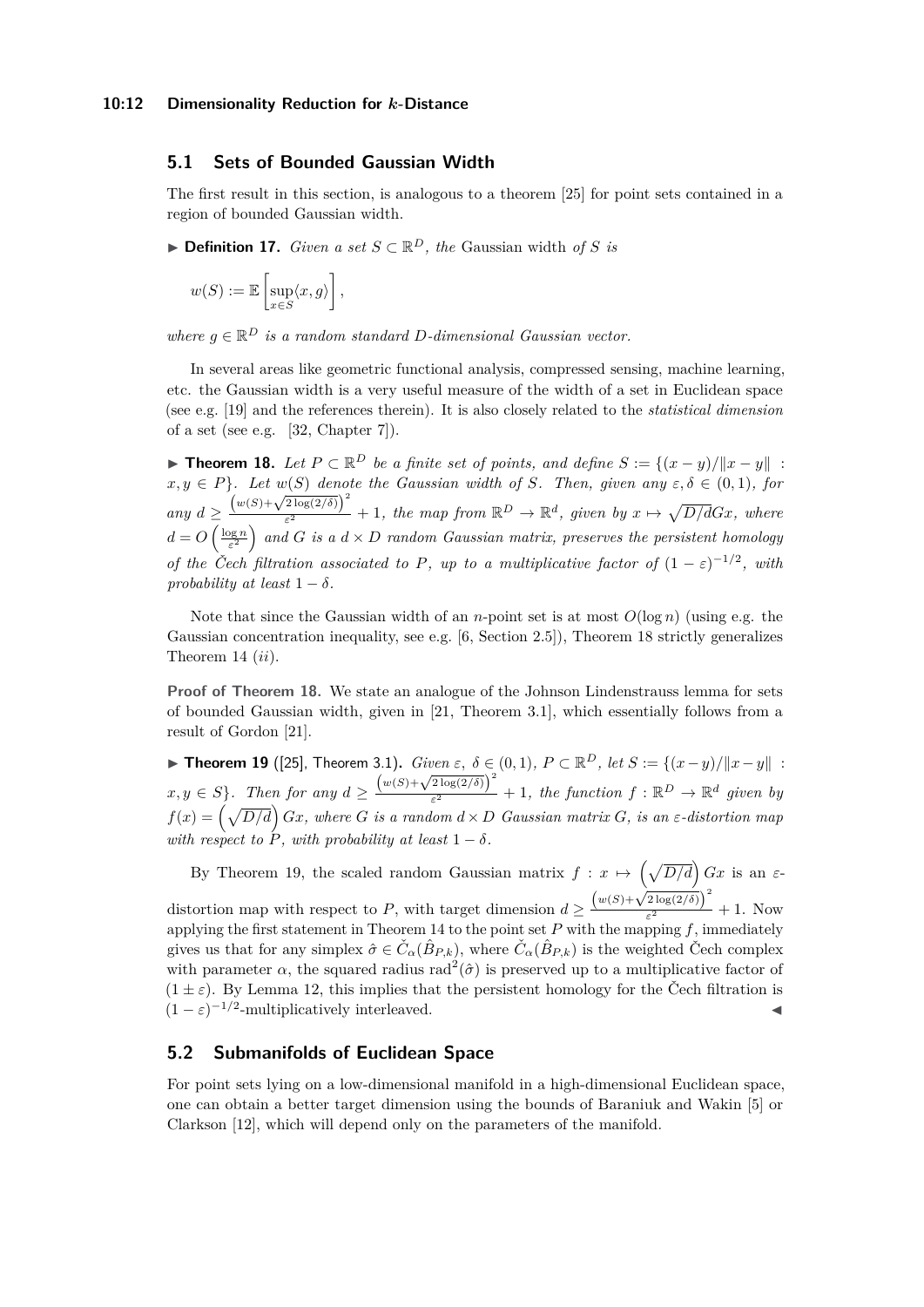### **S. Arya, J.-D. Boissonnat, K. Dutta, and M. Lotz 10:13**

<span id="page-12-4"></span> $\triangleright$  **Theorem 20.** *There exists an absolute constant*  $c > 0$  *such that, given a finite point set P lying on a connected, compact, orientable, differentiable*  $\mu$ -dimensional manifold  $M \subset \mathbb{R}^D$ , and  $\varepsilon, \delta \in (0, 1)$ , a random projection map  $f : \mathbb{R}^D \to \mathbb{R}^d$  preserves the persistent homology *of the Čech filtraton computed on P, using the k-distance, with probability at least*  $1 - \delta$ *, provided*

$$
d \ge c \left( \frac{\mu \log(1/\varepsilon) + \log(1/\delta)}{\varepsilon^2} + \frac{C(M)}{\varepsilon^2} \right),\,
$$

*where*  $C(M)$  *depends only on*  $M$ *.* 

**Proof of Theorem.** The proof is a direct application of Clarkson's bound [\[12\]](#page-13-10) to Theorem [14](#page-7-3) (*i*). Clarkson's theorem is stated below.

 $\triangleright$  **Theorem 21** (Clarkson [\[12\]](#page-13-10)). *There exists an absolute constant*  $c > 0$  *such that, given a* connected, compact, orientable, differentiable  $\mu$ -dimensional manifold  $M \subset \mathbb{R}^D$ , and  $\varepsilon, \delta \in (0, 1)$ , any random projection map  $f : \mathbb{R}^D \to \mathbb{R}^d$ , is an  $\varepsilon$ -distortion map with respect to *P, with probability at least*  $1 - \delta$ *, for* 

$$
d \ge c \left( \frac{\mu \log(1/\varepsilon) + \log(1/\delta)}{\varepsilon^2} + \frac{C(M)}{\varepsilon^2} \right),\,
$$

*where*  $C(M)$  *depends only on*  $M$ *.* 

Now the statement of Theorem [20](#page-12-4) follows directly by applying Clarkson's theorem to Theorem [14](#page-7-3)  $(i)$ .

# <span id="page-12-3"></span>**6 Conclusion and Future Work**

**Vietoris-Rips and Delaunay filtrations.** Since the Vietoris-Rips filtration [\[27,](#page-14-10) Chapter 4] depends only on pairwise distances, it follows from Theorem [13](#page-7-0) that this filtration is preserved upto a multiplicative factor of  $(1-\varepsilon)^{-1/2}$ , under a Johnson-Lindenstrauss mapping. Furthermore, the Delaunay and the Čech filtrations [\[27,](#page-14-10) Chapter 4] have the same persistent homology. Theorems [14](#page-7-3) *(i)* therefore implies that the Delaunay filtration of a given finite point set *P* is also  $(1 - \varepsilon)^{-1/2}$ -preserved under an  $\varepsilon$ -distortion map with respect to *P*. Thus, theorems [14](#page-7-3) (*ii*), [15,](#page-7-4) [18](#page-11-0) and [20](#page-12-4) apply also to the Vietoris-Rips and Delaunay filtrations.

**Kernels.** Other distance functions defined using kernels have proved successful in overcoming issues due to outliers. Using a result analogous to Theorem [13,](#page-7-0) we can show that random projections preserve the persistent homology for kernels up to a  $C(1-\varepsilon)^{-1/2}$  factor where C is a constant. We don't know if we can make  $C = 1$  as for the *k*-distance.

#### **References**

<span id="page-12-0"></span>**1** Dimitris Achlioptas. Database-friendly random projections. In Peter Buneman, editor, *Proceedings of the Twentieth ACM SIGACT-SIGMOD-SIGART Symposium on Principles of Database Systems, May 21-23, 2001, Santa Barbara, California, USA*. ACM, 2001. [doi:](https://doi.org/10.1145/375551.375608) [10.1145/375551.375608](https://doi.org/10.1145/375551.375608).

<span id="page-12-1"></span>**<sup>2</sup>** Nir Ailon and Bernard Chazelle. The fast johnson–lindenstrauss transform and approximate nearest neighbors. *SIAM J. Comput.*, 39(1):302–322, 2009. [doi:10.1137/060673096](https://doi.org/10.1137/060673096).

<span id="page-12-2"></span>**<sup>3</sup>** Noga Alon and Bo'az Klartag. Optimal compression of approximate inner products and dimension reduction. In Chris Umans, editor, *58th IEEE Annual Symposium on Foundations of Computer Science, FOCS 2017, Berkeley, CA, USA, October 15-17, 2017*, pages 639–650. IEEE Computer Society, 2017. [doi:10.1109/FOCS.2017.65](https://doi.org/10.1109/FOCS.2017.65).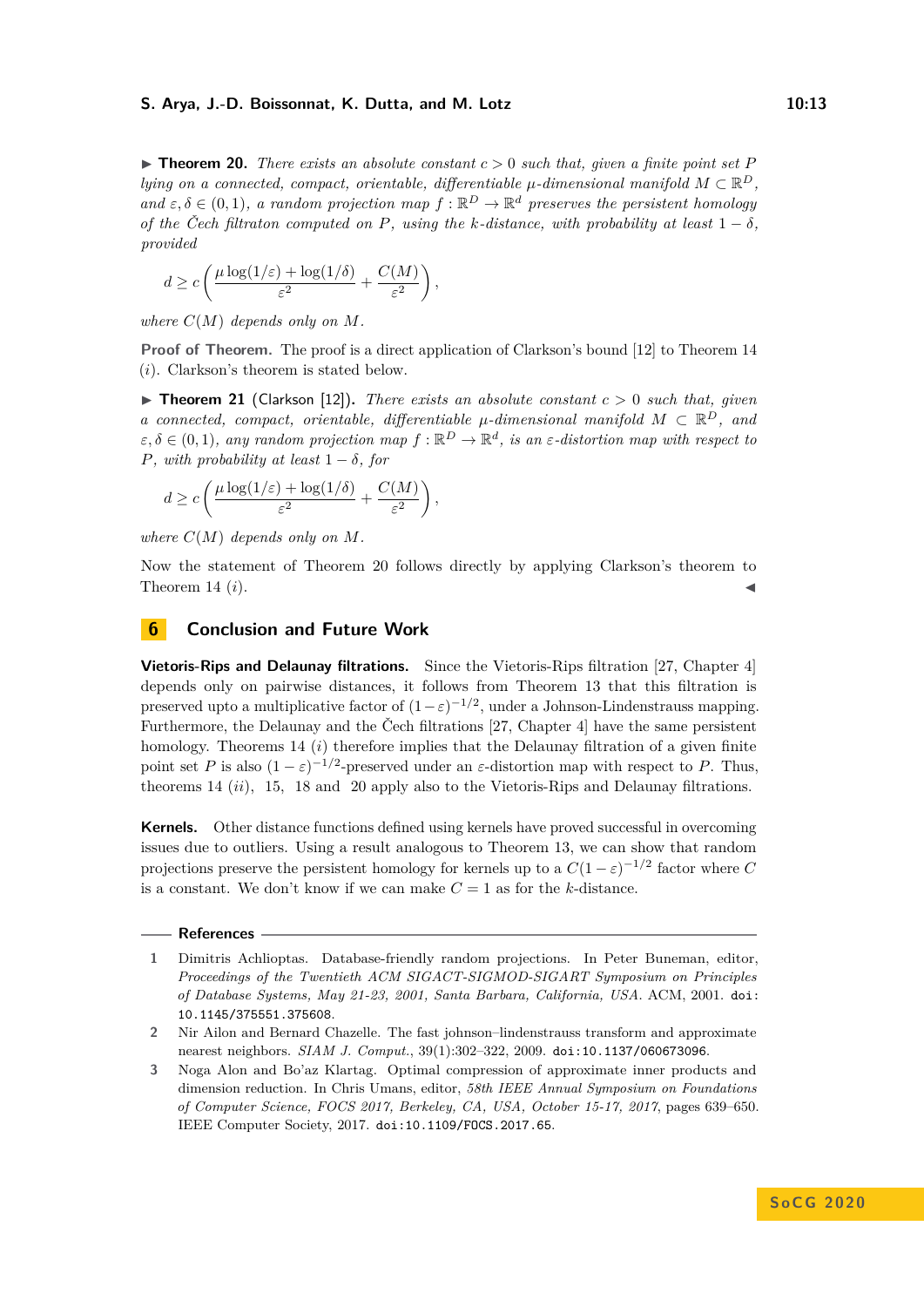# **10:14 Dimensionality Reduction for** *k***-Distance**

- <span id="page-13-12"></span>**4** Franz Aurenhammer. A new duality result concerning voronoi diagrams. *Discret. Comput. Geom.*, 5:243–254, 1990. [doi:10.1007/BF02187788](https://doi.org/10.1007/BF02187788).
- <span id="page-13-9"></span>**5** Richard G. Baraniuk and Michael B. Wakin. Random projections of smooth manifolds. *Found. Comput. Math.*, 9(1):51–77, 2009. [doi:10.1007/s10208-007-9011-z](https://doi.org/10.1007/s10208-007-9011-z).
- <span id="page-13-19"></span>**6** Stéphane Boucheron, Gábor Lugosi, and Pascal Massart. *Concentration Inequalities - A Nonasymptotic Theory of Independence*. Oxford University Press, 2013. [doi:10.1093/acprof:](https://doi.org/10.1093/acprof:oso/9780199535255.001.0001) [oso/9780199535255.001.0001](https://doi.org/10.1093/acprof:oso/9780199535255.001.0001).
- <span id="page-13-2"></span>**7** Mickaël Buchet, Frédéric Chazal, Steve Y. Oudot, and Donald R. Sheehy. Efficient and robust persistent homology for measures. *Comput. Geom.*, 58:70–96, 2016. [doi:10.1016/j.comgeo.](https://doi.org/10.1016/j.comgeo.2016.07.001) [2016.07.001](https://doi.org/10.1016/j.comgeo.2016.07.001).
- <span id="page-13-3"></span>**8** Mickaël Buchet, Tamal K. Dey, Jiayuan Wang, and Yusu Wang. Declutter and resample: Towards parameter free denoising. *JoCG*, 9(2):21–46, 2018. [doi:10.20382/jocg.v9i2a3](https://doi.org/10.20382/jocg.v9i2a3).
- <span id="page-13-0"></span>**9** Frédéric Chazal, David Cohen-Steiner, and Quentin Mérigot. Geometric inference for probability measures. *Found. Comput. Math.*, 11(6):733–751, 2011. [doi:10.1007/s10208-011-9098-0](https://doi.org/10.1007/s10208-011-9098-0).
- <span id="page-13-16"></span>**10** Frédéric Chazal, Vin de Silva, Marc Glisse, and Steve Y. Oudot. *The Structure and Stability of Persistence Modules*. Springer Briefs in Mathematics. Springer, 2016. [doi:10.1007/](https://doi.org/10.1007/978-3-319-42545-0) [978-3-319-42545-0](https://doi.org/10.1007/978-3-319-42545-0).
- <span id="page-13-17"></span>**11** Frédéric Chazal and Steve Oudot. Towards persistence-based reconstruction in euclidean spaces. In Monique Teillaud, editor, *Proceedings of the 24th ACM Symposium on Computational Geometry, College Park, MD, USA, June 9-11, 2008*, pages 232–241. ACM, 2008. [doi:](https://doi.org/10.1145/1377676.1377719) [10.1145/1377676.1377719](https://doi.org/10.1145/1377676.1377719).
- <span id="page-13-10"></span>**12** Kenneth L. Clarkson. Tighter bounds for random projections of manifolds. In Monique Teillaud, editor, *Proceedings of the 24th ACM Symposium on Computational Geometry, College Park, MD, USA, June 9-11, 2008*, pages 39–48. ACM, 2008. [doi:10.1145/1377676.1377685](https://doi.org/10.1145/1377676.1377685).
- <span id="page-13-13"></span>**13** Kenneth L. Clarkson and Peter W. Shor. Application of random sampling in computational geometry, II. *Discret. Comput. Geom.*, 4:387–421, 1989. [doi:10.1007/BF02187740](https://doi.org/10.1007/BF02187740).
- <span id="page-13-6"></span>**14** Sanjoy Dasgupta and Anupam Gupta. An elementary proof of a theorem of johnson and lindenstrauss. *Random Struct. Algorithms*, 22(1):60–65, 2003. [doi:10.1002/rsa.10073](https://doi.org/10.1002/rsa.10073).
- <span id="page-13-7"></span>**15** Sjoerd Dirksen. Dimensionality reduction with subgaussian matrices: A unified theory. *Found. Comput. Math.*, 16(5):1367–1396, 2016. [doi:10.1007/s10208-015-9280-x](https://doi.org/10.1007/s10208-015-9280-x).
- <span id="page-13-15"></span>**16** Herbert Edelsbrunner and John Harer. *Computational Topology - an Introduction*. American Mathematical Society, 2010. URL: <http://www.ams.org/bookstore-getitem/item=MBK-69>.
- <span id="page-13-14"></span>**17** Herbert Edelsbrunner, David Letscher, and Afra Zomorodian. Topological persistence and simplification. *Discret. Comput. Geom.*, 28(4):511–533, 2002. [doi:10.1007/s00454-002-2885-2](https://doi.org/10.1007/s00454-002-2885-2).
- <span id="page-13-11"></span>**18** Charles Fefferman, Sanjoy Mitter, and Hariharan Narayanan. Testing the manifold hypothesis. *Journal of the American Mathematical Society*, 29(4):983–1049, 2016. [doi:10.1090/jams/852](https://doi.org/10.1090/jams/852).
- <span id="page-13-18"></span>**19** Simon Foucart and Holger Rauhut. *A Mathematical Introduction to Compressive Sensing*. Applied and Numerical Harmonic Analysis. Birkhäuser, 2013. [doi:10.1007/978-0-8176-4948-7](https://doi.org/10.1007/978-0-8176-4948-7).
- <span id="page-13-4"></span>**20** C. Giraud. *Introduction to High-Dimensional Statistics*. Chapman & Hall/CRC Monographs on Statistics & Applied Probability. Taylor & Francis, 2014. URL: [https://www.crcpress.](https://www.crcpress.com/Introduction-to-High-Dimensional-Statistics/Giraud/p/book/9781482237948) [com/Introduction-to-High-Dimensional-Statistics/Giraud/p/book/9781482237948](https://www.crcpress.com/Introduction-to-High-Dimensional-Statistics/Giraud/p/book/9781482237948).
- <span id="page-13-8"></span>**21** Y. Gordon. On milman's inequality and random subspaces which escape through a mesh in rn. In Joram Lindenstrauss and Vitali D. Milman, editors, *Geometric Aspects of Functional Analysis*, pages 84–106, Berlin, Heidelberg, 1988. Springer Berlin Heidelberg. [doi:10.1007/](https://doi.org/10.1007/BFb0081737) [BFb0081737](https://doi.org/10.1007/BFb0081737).
- <span id="page-13-1"></span>**22** Leonidas J. Guibas, Dmitriy Morozov, and Quentin Mérigot. Witnessed k-distance. *Discret. Comput. Geom.*, 49(1):22–45, 2013. [doi:10.1007/s00454-012-9465-x](https://doi.org/10.1007/s00454-012-9465-x).
- <span id="page-13-5"></span>**23** Piotr Indyk, Rajeev Motwani, Prabhakar Raghavan, and Santosh S. Vempala. Localitypreserving hashing in multidimensional spaces. In Frank Thomson Leighton and Peter W. Shor, editors, *Proceedings of the Twenty-Ninth Annual ACM Symposium on the Theory of Computing, El Paso, Texas, USA, May 4-6, 1997*, pages 618–625. ACM, 1997. [doi:](https://doi.org/10.1145/258533.258656) [10.1145/258533.258656](https://doi.org/10.1145/258533.258656).